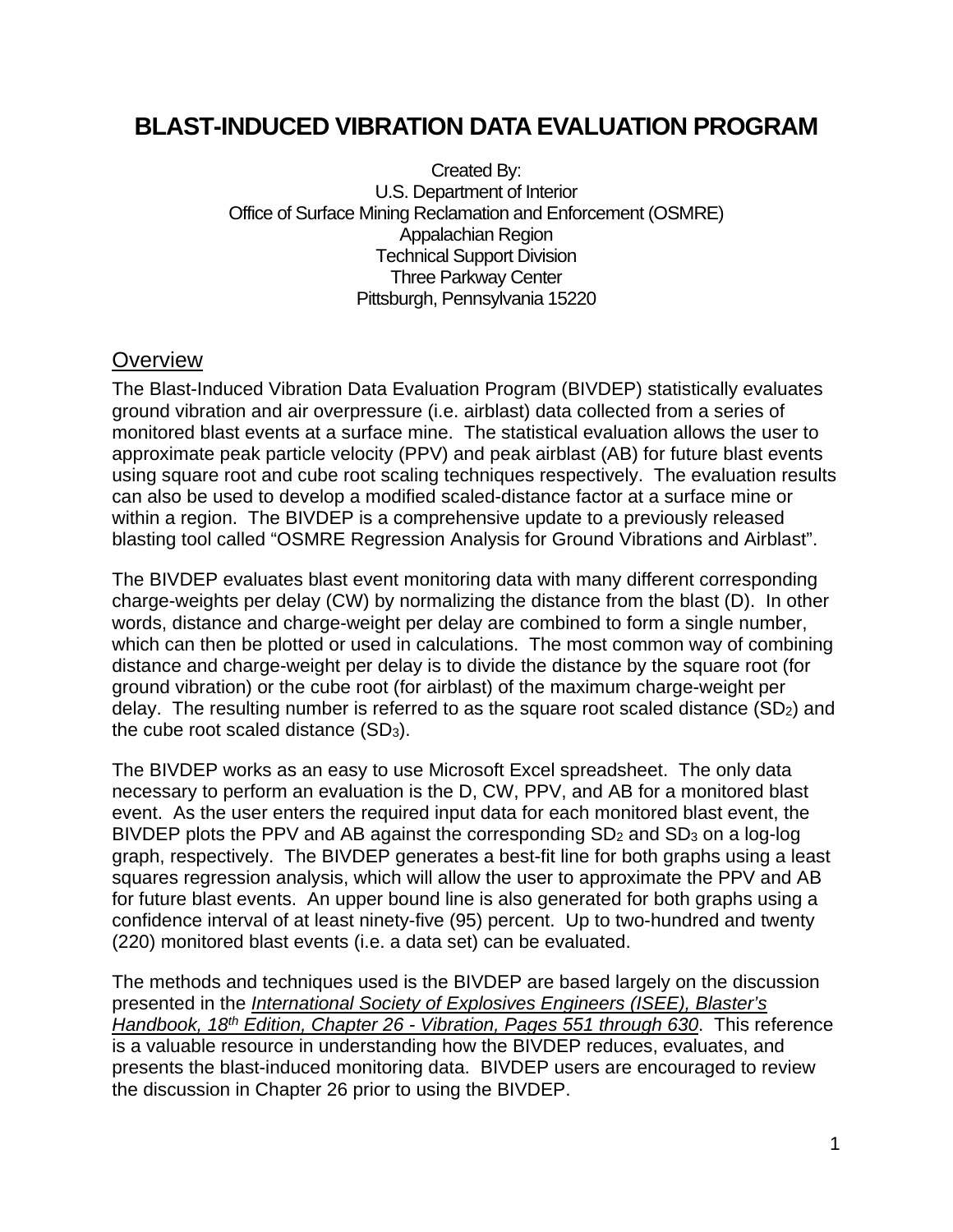## BIVDEP Instructions

- 1. The BIVDEP and supporting document can be downloaded from the OSMRE Appalachian Region blasting website (ARblast: http://www.osmre.gov/resources/blasting/arblast.shtm). Go to the ARblast website and scroll down to the resource table called "Excel Tools". Click the link for the BIVDEP to download. BIVDEP users are encouraged to check the ARblast website periodically for any updated versions of the BIVDEP.
- 2. The user should read the supporting instructions and review the example provided in Attachment A prior to using the BIVDEP. Refer to the table in the following section for guidance on the required input data fields.
- 3. Open the BIVDEP spreadsheet and immediately save the file as a different name. Start by clicking on the File tab in the upper left, select the save-as option, and then enter the new file name. The file should be named in reference to the mine site or permit number.
- 4. Select the "Input\_Data" worksheet tab at the lower left of the spreadsheet to begin using the BIVDEP. Be aware, an artificial data set (i.e. 184 monitored blast events) has been entered for illustration and example purposes only.
- 5. Blue font in the "Input\_Data" worksheet identifies required data entry by the user. Black font identifies the BIVDEP template text and should not be edited. Refer to the table in the following section for guidance on the required input data fields.
- 6. The red font in the "Input\_Data" worksheet identifies data cells that contain a calculation or rule and therefore, cannot be edited. The red font data cells are password protected from all editing.
- 7. The artificial data is only intended as an example of data entry. **The user must delete all of the artificial data prior to using the BIVDEP**. Simply highlight the artificial example data (i.e. the blue font) and delete.
- 8. Select the "Input\_Data" worksheet tab at the lower left of the spreadsheet and enter the following in rows 1 and 2 of Page 1: Review Agency, Blaster, Surface Mine, Permit No., Review Date, and Reviewed by. The user only needs to enter this information once. This information is very useful and will print automatically on each graph and input data summary sheets.
- 9. The user may enter the date and the seismograph unit location for each monitored blast events. These data fields are optional but, are recommended for consistency and completeness.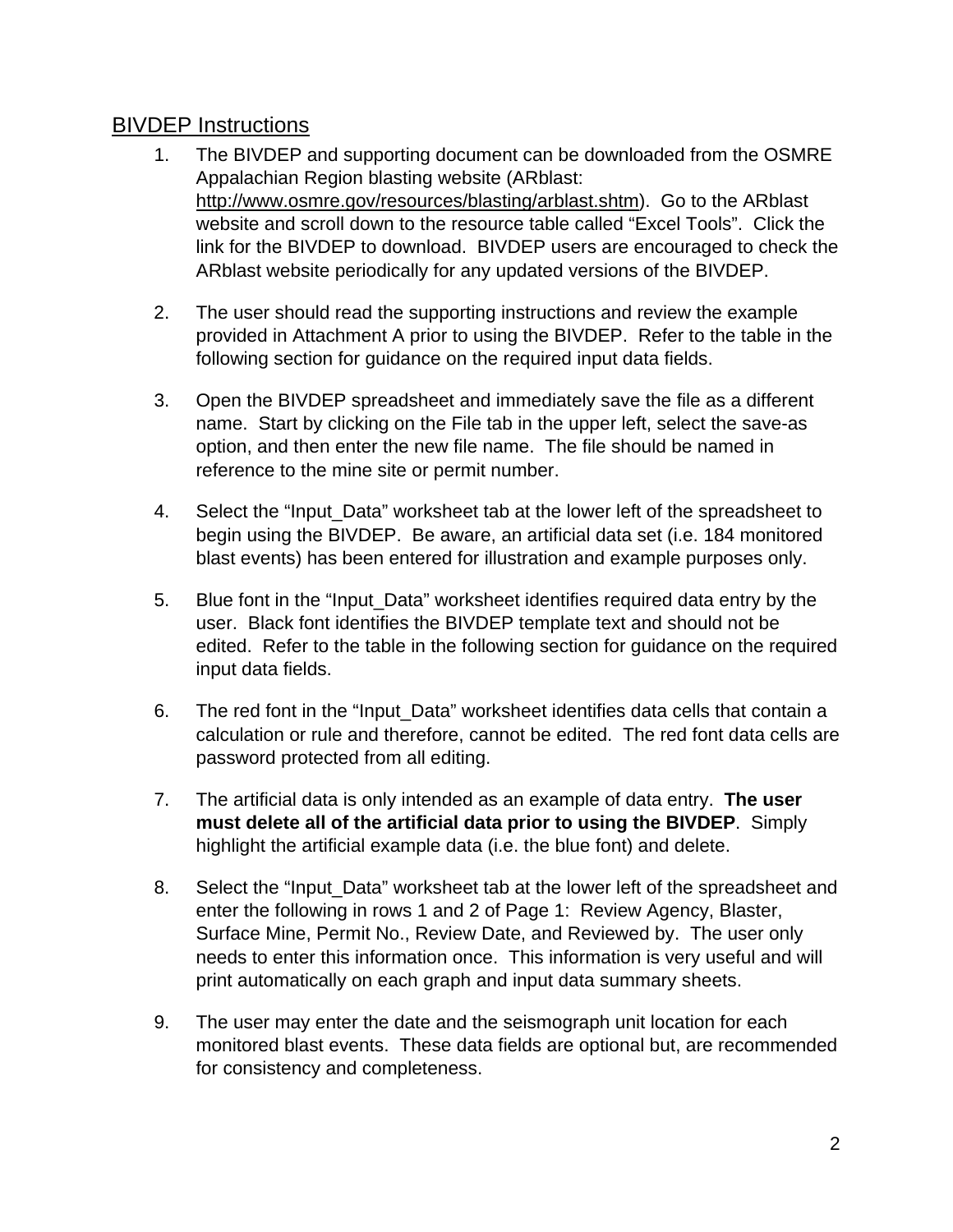- 10. Enter the D and CW for each blast-induced vibration event. The square root and cube root scaled distances will calculate automatically.
- 11. Continue entering the corresponding PPV and AB for the blast-induced vibration event. The statistical evaluation is performed and the graphs are generated automatically.
- 12. **Caution:** The user must adhere to the following instruction in order for the BIVDEP to function correctly. Because of the statistical tools used in the BIVDEP, there can be no gaps in the data field entry and the data rows must be consecutive. The user must not skip or delete data rows or cells. In other words and for example, if the user has 184 blast records to be entered, the user must input 184 D's, CW's, PPV's, and AB's each in 184 data rows consecutively. This is a requirement for the spreadsheet to function correctly. Failure to do so will result in errors and invalid results. Refer to the example provided in Attachment A for an illustration of proper data entry.
- 13. **Important Guidance:** For blast logs or seismograph records indicating the unit did not trigger to record the PPV and or the AB, the user may choose to eliminate the blast record from the BIVDEP data set or may choose to enter the trigger threshold settings for the unit (e.g.  $PPV = 0.05$  inch/sec,  $AB = 120$ db). To avoid biasing the BIVDEP results, the data set should not contain a large percentage of records (less than 5%) where the unit did not trigger. Refer to the *ISEE Field Practice Guidelines for Blasting Seismographs, 2015* for guidance on blasting seismograph threshold settings.
- 14. The user must exercise close attention to detail when entering the required input data. If data entry errors are made, the BIVDEP will alert the user with errors shown in the calculation data cells (e.g. *#N/A, #VALUE!*, etc.).
- 15. Upon completing the required input data entry, the user may assess the evaluation results by selecting the "Ground\_Vibration" and "Airblast" worksheet tabs to view each graph. It is recommended the user refer to the *ISEE, Blaster's Handbook, 18th Edition, Chapter 26 - Vibration, Pages 551 through 630*. This reference provides an in-depth background on performing statistical analysis of vibration data as well as guidance on how to interpret the BIVDEP evaluation results.
- 16. **Caution:** The "Ground\_Vibration" and "Airblast" worksheet tabs (i.e. the graphs) are not protected and may be edited by the user. This allows the user to edit the graphs to suit their specific needs. However, critical calculations related to the Best Fit Line (i.e. A and B) and the Upper Bound Line (95% Confidence) are performed on the worksheet. The user must not edit these data cells/calculations under any circumstances.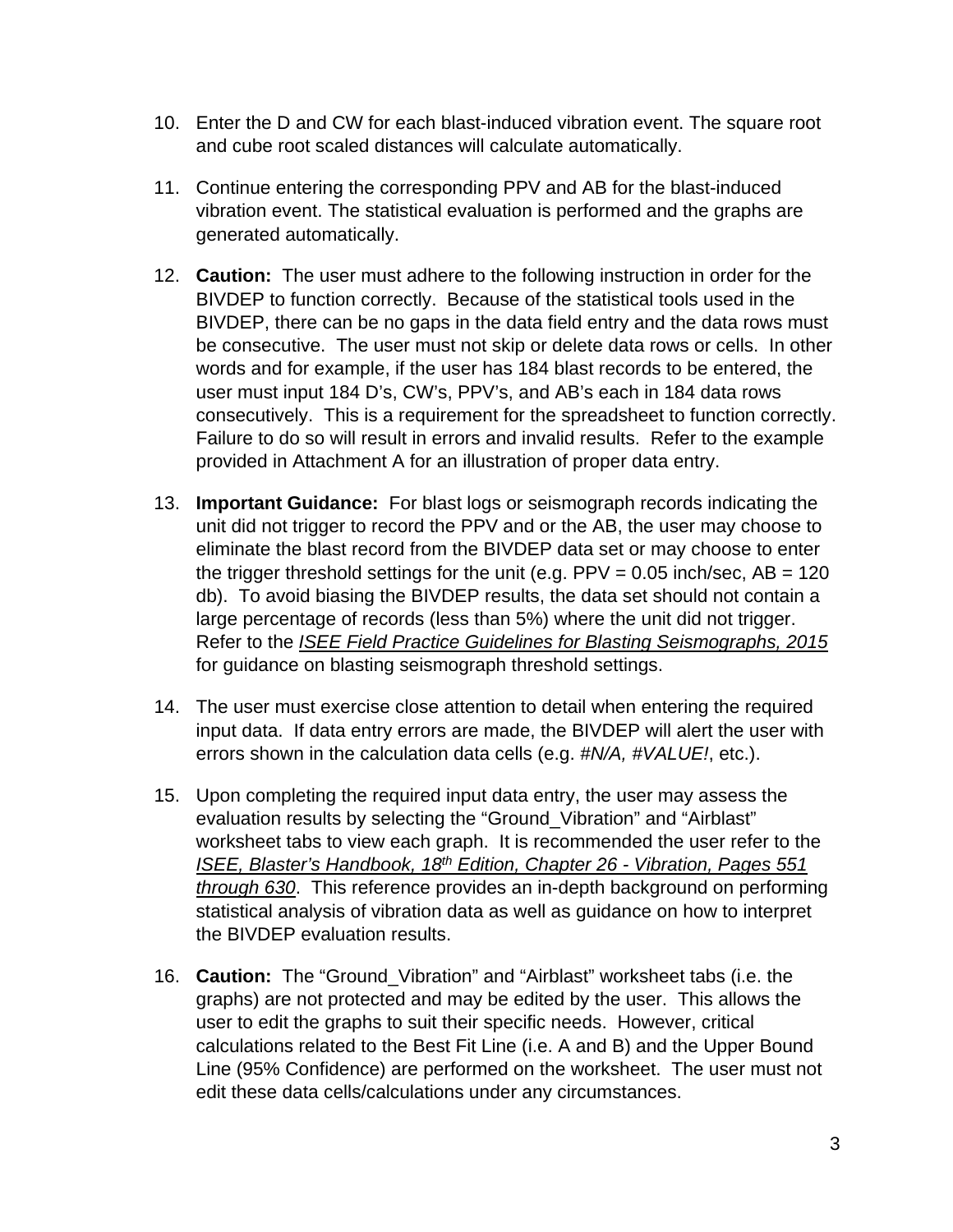- 17. **Important Guidance:** It is recommended the user enter a minimum of thirty (30) monitored blast events to ensure the evaluation are statistically valid. Generally, a large data set will provide more reliable approximations. The user is encouraged to evaluate as much reliable data that is available.
- 18. **Important Guidance:** To ensure reliable PPV and AB approximations, the coefficient of determination or correlation coefficient (R2) for the blast-induced data set should be no less than 0.70. A good statistical relationship exists if the  $R<sup>2</sup>$  is greater than 0.70. However, this does not suggest the data set is not valid if the  $R^2$  is less than 0.70. The lower the  $R^2$ , the greater the amount of data scatter.
- 19. **Important Guidance:** The user may need to edit or adjust the graph axis scales and plot objects (e.g. legend,  $R^2$  value, titles, etc.) to suit their data set. Simply right-click on either the x or y axes and select "Format Axis" to change the axis scale bounds (i.e. "Axis Options"). Note, because the x and y axes are logarithmic scales, the axis bounds must start and end with a power of ten (i.e. 10, 100, 1000, etc.). Once the axes are established, the user may click on the plot objects and drag them to an appropriate location as necessary.
- 20. The user is must enter the required data input in imperial units (e.g. feet, pounds, inch/second, decibels). However, the results of the BIVDEP evaluation are provided in both imperial and metric units. The user may select either unit based on their needs. Just select the appropriate Ground Vibration and Airblast worksheet tabs.
- 21. Printing of the BIVDEP evaluation results can be done in whole or individually. Refer to Attachment D for a BIVDEP printed workbook example. In the print window, select either in the settings dropdown menu:
	- a. Entire workbook to print all the tables and graphs accordingly or;
	- b. Active sheet to print the sheet being viewed.

## Required BIVDEP Input Data Summary

The BIVDEP requires the following data fields to be entered in the specified format and units. The numeric data fields are formatted in BIVDEP to show the appropriate decimal places. Guidance on data input is provided in the data field description below. Only the D, CW, PPV, and AB data fields are required for the BIVDEP to function properly. The remaining data fields are optional but, are highly recommended for completeness and consistency.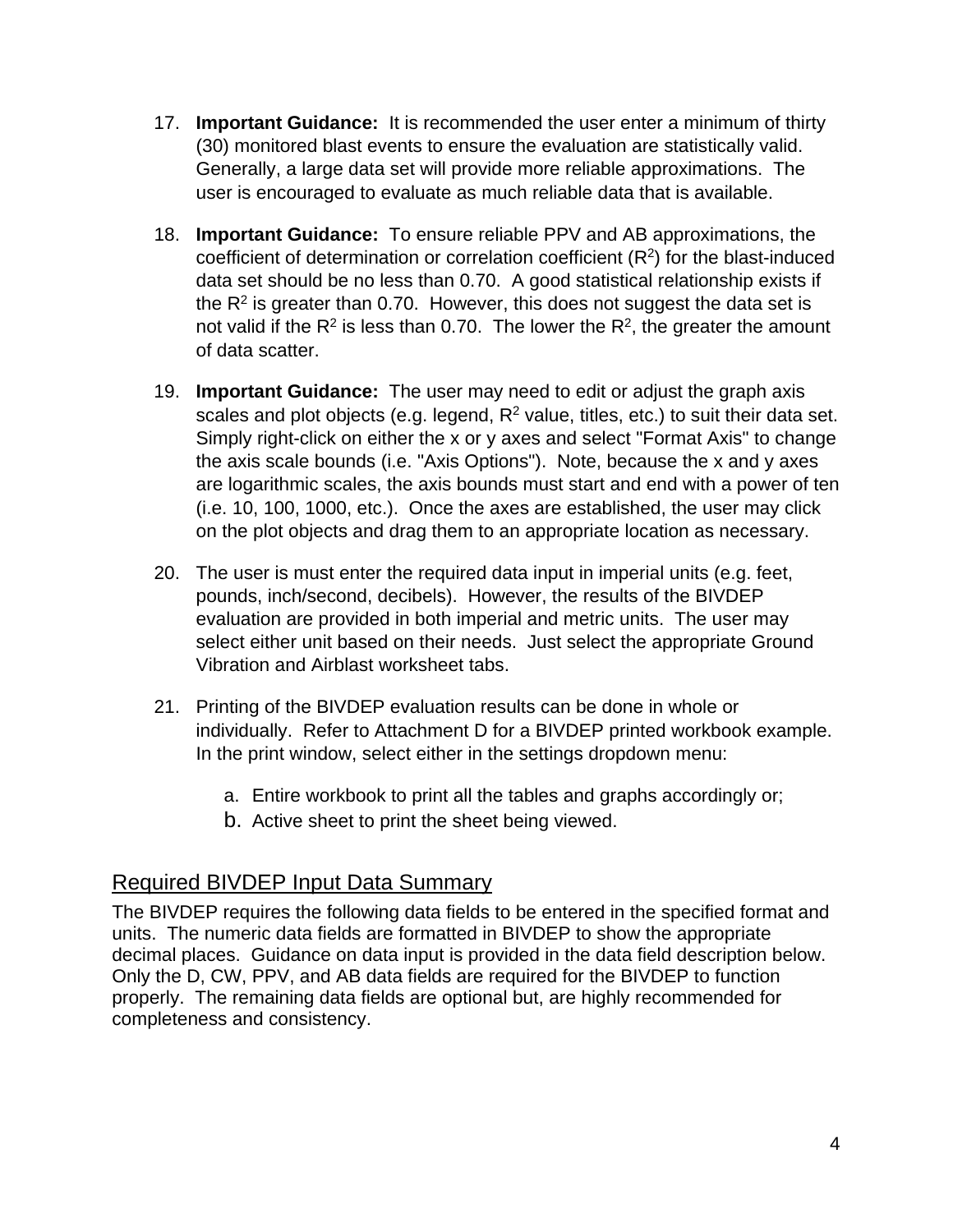| <b>Data Field</b>                                  | <b>Units</b>                   | <b>Description</b>                                                                                                                                                                                                                                                                                                                                                                                                                                                                                              |
|----------------------------------------------------|--------------------------------|-----------------------------------------------------------------------------------------------------------------------------------------------------------------------------------------------------------------------------------------------------------------------------------------------------------------------------------------------------------------------------------------------------------------------------------------------------------------------------------------------------------------|
| <b>Review Agency</b>                               | Name or ID                     | Name of the agency or firm conducting the blast<br>log evaluation.                                                                                                                                                                                                                                                                                                                                                                                                                                              |
| <b>Review Date</b>                                 | MM/DD/YY                       | Date of the blast log evaluation.                                                                                                                                                                                                                                                                                                                                                                                                                                                                               |
| <b>Reviewed By</b>                                 | Name                           | Name of the individual(s) conducting the<br>evaluation.                                                                                                                                                                                                                                                                                                                                                                                                                                                         |
| <b>Surface Mine</b>                                | Name                           | Name of the surface mine related to the permit<br>number.                                                                                                                                                                                                                                                                                                                                                                                                                                                       |
| <b>Permit Number</b>                               | Number                         | Permit number assigned by regulatory authority to<br>the surface mine.                                                                                                                                                                                                                                                                                                                                                                                                                                          |
| <b>Blaster</b>                                     | Name                           | Blasting company as reported on the blast log.                                                                                                                                                                                                                                                                                                                                                                                                                                                                  |
| <b>Blast Date</b>                                  | MM/DD/YY                       | Date of the blast as reported on the blast log.                                                                                                                                                                                                                                                                                                                                                                                                                                                                 |
| <b>Distance From</b><br><b>Blast</b>               | Feet                           | Provide the distance to the nearest protected<br>structure as reported on the blast log.                                                                                                                                                                                                                                                                                                                                                                                                                        |
| <b>Charge Weight</b><br>Per Delay (CW)             | <b>Number</b>                  | The charge weight is the maximum weight of<br>explosives detonated within an 8-millisecond<br>delay period.                                                                                                                                                                                                                                                                                                                                                                                                     |
| <b>Peak Particle</b><br>Velocity (PPV)<br>Reported | Inch per<br>Second<br>(in/sec) | The PPV is the absolute highest zero to peak<br>value measured from a seismograph time-history<br>waveform. Provide the maximum PPV as<br>reported from the blasting seismograph record.<br>If monitoring was conducted but, the unit did not                                                                                                                                                                                                                                                                   |
|                                                    |                                | trigger, the user may choose to eliminate the blast<br>record from the BIVDEP data set or may choose<br>to enter the trigger threshold settings for the unit<br>(e.g. PPV = $0.05$ inch/second. To avoid biasing<br>the BIVDEP results, the data set should not<br>contain a large percentage of records where the<br>unit did not trigger (less than 5%). Refer to the<br><b>ISEE Field Practice Guidelines for Blasting</b><br>Seismographs, 2015 for guidance on blasting<br>seismograph threshold settings. |
|                                                    |                                |                                                                                                                                                                                                                                                                                                                                                                                                                                                                                                                 |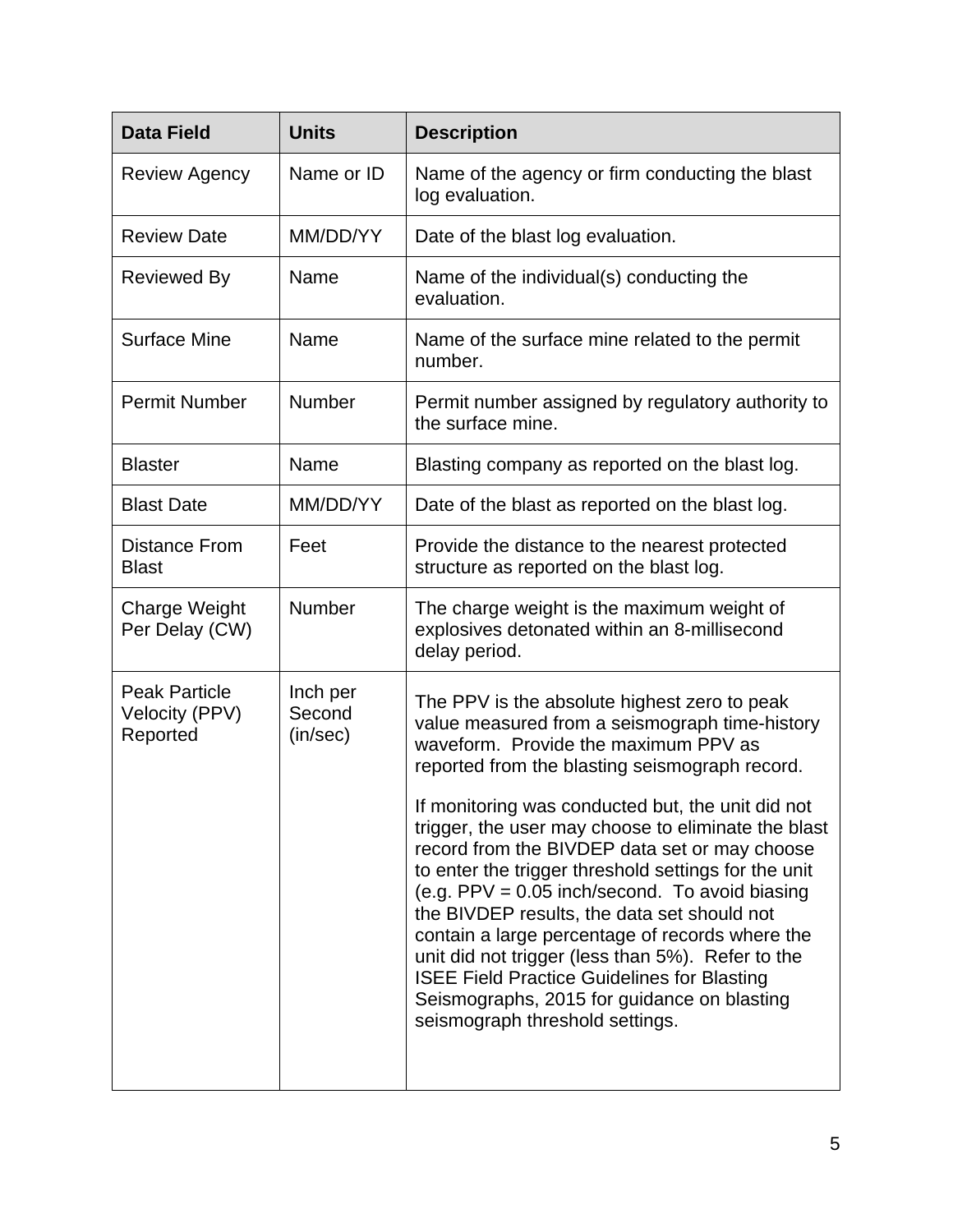| <b>Data Field</b>                                                  | <b>Units</b>                                                                 | <b>Description</b>                                                                                                                                                                                                                                                                                                                                                                                                                                                                                                                                         |
|--------------------------------------------------------------------|------------------------------------------------------------------------------|------------------------------------------------------------------------------------------------------------------------------------------------------------------------------------------------------------------------------------------------------------------------------------------------------------------------------------------------------------------------------------------------------------------------------------------------------------------------------------------------------------------------------------------------------------|
| Airblast (AB)<br>Reported                                          | <b>Decibels</b><br>(dB)                                                      | Seismic monitoring of a blast event typically<br>includes a measurement of air vibrations (i.e. air<br>overpressure). Air overpressure or AB is the<br>additional pressure generated from a blast above<br>the normal atmospheric pressure. AB is<br>measured as a pressure and reported in units of<br>decibels. Provide the airblast as reported from<br>the blasting seismograph record.                                                                                                                                                                |
|                                                                    |                                                                              | If monitoring was conducted but, the unit did not<br>trigger, the user may choose to eliminate the<br>blast record from the BIVDEP data set or may<br>choose to enter the trigger threshold settings for<br>the unit (e.g. $AB = 120$ db). To avoid biasing the<br>BIVDEP results, the data set should not contain a<br>large percentage of records where the unit did<br>not trigger (less than 5%). Refer to the ISEE<br><b>Field Practice Guidelines for Blasting</b><br>Seismographs, 2015 for guidance on blasting<br>seismograph threshold settings. |
| <b>Square Root</b><br><b>Scaled Distance</b><br>(SD <sub>2</sub> ) | Feet per<br><b>Square Root</b><br>of Charge-<br>Weight<br>$(ft/1bs^{(1/2)})$ | SD <sub>2</sub> is defined as the distance from the blast site<br>to the seismograph location (D), divided by the<br>square root of the maximum weight of explosives<br>detonated within an 8-millisecond delay period<br>(CW). The equation for square root scaled<br>distance is commonly represented several ways.                                                                                                                                                                                                                                      |
|                                                                    |                                                                              | $SD_2 = D / \sqrt{CW}$                                                                                                                                                                                                                                                                                                                                                                                                                                                                                                                                     |
|                                                                    |                                                                              | $SD2 = D / CW0.5$                                                                                                                                                                                                                                                                                                                                                                                                                                                                                                                                          |
|                                                                    |                                                                              | $SD_2 = D / CW^{(\frac{1}{2})}$                                                                                                                                                                                                                                                                                                                                                                                                                                                                                                                            |
|                                                                    |                                                                              | Where the following units apply: $SD2$ is in feet per<br>the square root of pounds (ft/lb <sup>1/2</sup> ); D is in feet (ft);<br>and CW is in square root of charge-weight ( $lb^{1/2}$ ).                                                                                                                                                                                                                                                                                                                                                                |
|                                                                    |                                                                              | Note: An SD <sub>2</sub> value of fifty-five (55 ft/lb <sup>1/2</sup> ) for<br>distances between 301 to 1,000 feet provides a<br>high level of confidence that damage to structures<br>will not occur.                                                                                                                                                                                                                                                                                                                                                     |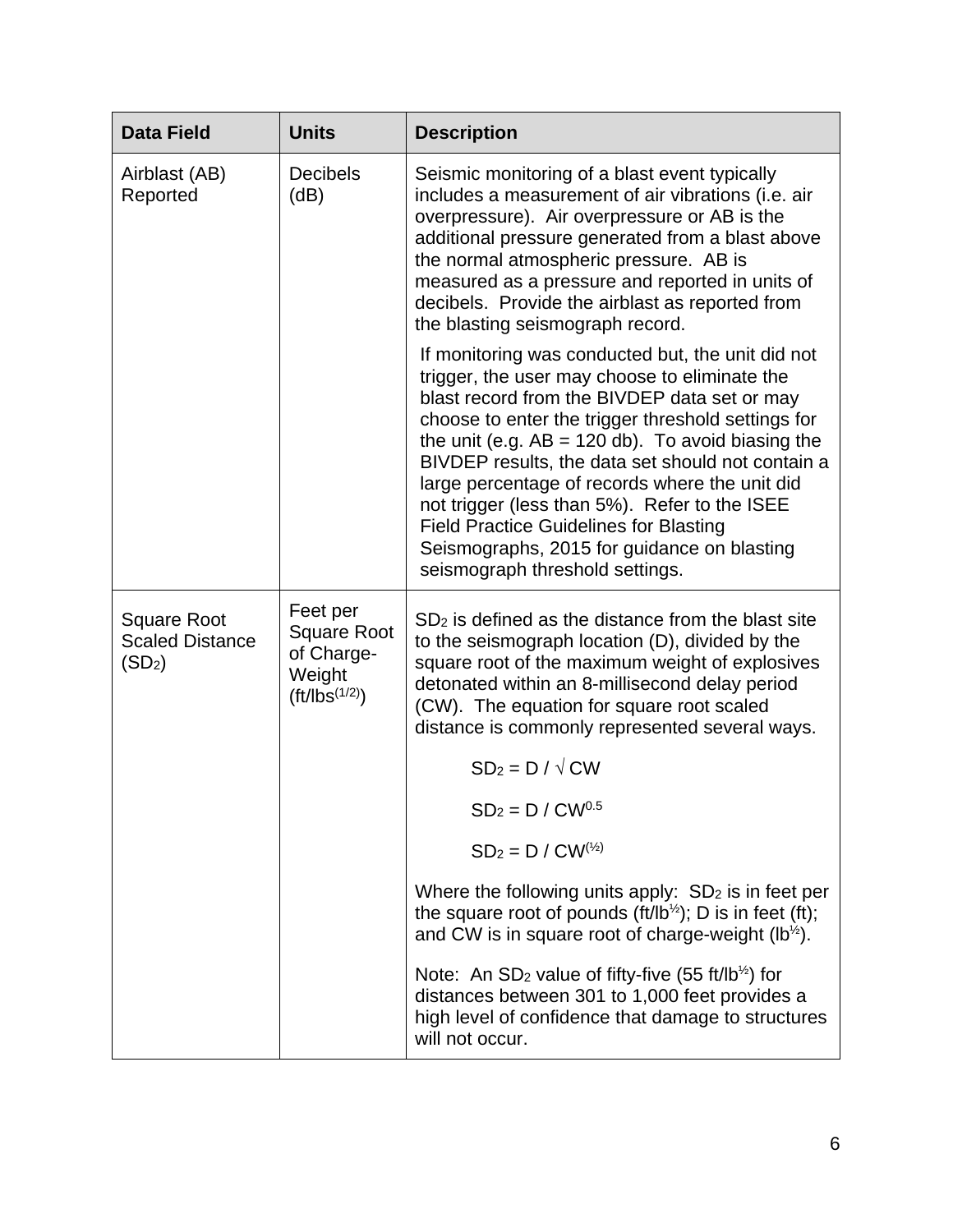| <b>Data Field</b>                                      | <b>Units</b>                                                               | <b>Description</b>                                                                                                                                                                                                                                                                                      |
|--------------------------------------------------------|----------------------------------------------------------------------------|---------------------------------------------------------------------------------------------------------------------------------------------------------------------------------------------------------------------------------------------------------------------------------------------------------|
| <b>Cube Root</b><br><b>Scaled Distance</b><br>$(SD_3)$ | Feet per<br><b>Cube Root</b><br>of Charge-<br>Weight<br>$(ft/1bs^{(1/3)})$ | $SD3$ is defined as the distance from the blast site<br>to the seismograph location (D), divided by the<br>cube root of the maximum weight of explosives<br>detonated within an 8-millisecond delay period<br>(CW). The equation for cube root scaled distance<br>is commonly represented several ways. |
|                                                        |                                                                            | $SD_3 = D / 3\sqrt{C}W$                                                                                                                                                                                                                                                                                 |
|                                                        |                                                                            | $SD_3 = D / CW^{0.33}$                                                                                                                                                                                                                                                                                  |
|                                                        |                                                                            | $SD_3 = D / CW^{(1/3)}$                                                                                                                                                                                                                                                                                 |
|                                                        |                                                                            | Where the following units apply: $SD3$ is in feet per<br>the cube root of pounds $(ft/lb^{1/3})$ ; D is in feet (ft);<br>and CW is in cube root of pounds (lb <sup>1/3</sup> ).                                                                                                                         |

## Technical Issues and Troubleshooting

Contact the individuals listed below for technical assistance. If the spreadsheet doesn't appear to be functioning properly, the spreadsheet may have been unintentionally edited or changed. In this case, simply go to the ARblast website and download a new BIVDEP spreadsheet template. Also, BIVDEP users may send any recommendations for improvement to the individuals listed below.

- Ken Eltschlager Brian Farmer, P.E. Mining Engineer **Civil Engineer** Blasting Subject Matter Expert (author of spreadsheet) OSMRE, Appalachian Region Office OSMRE, Appalachian Region Office Technical Support Division Technical Support Division Three Parkway Center Three Parkway Center Pittsburgh, PA 15220 Pittsburgh, PA 15220 Email: keltschlager@osmre.gov Email: bfarmer@osmre.gov Office Telephone: (412) 937-2169 Office Telephone: (412) 937-2862 Mobile Telephone: (724) 263-8143 Mobile Telephone: n/a
-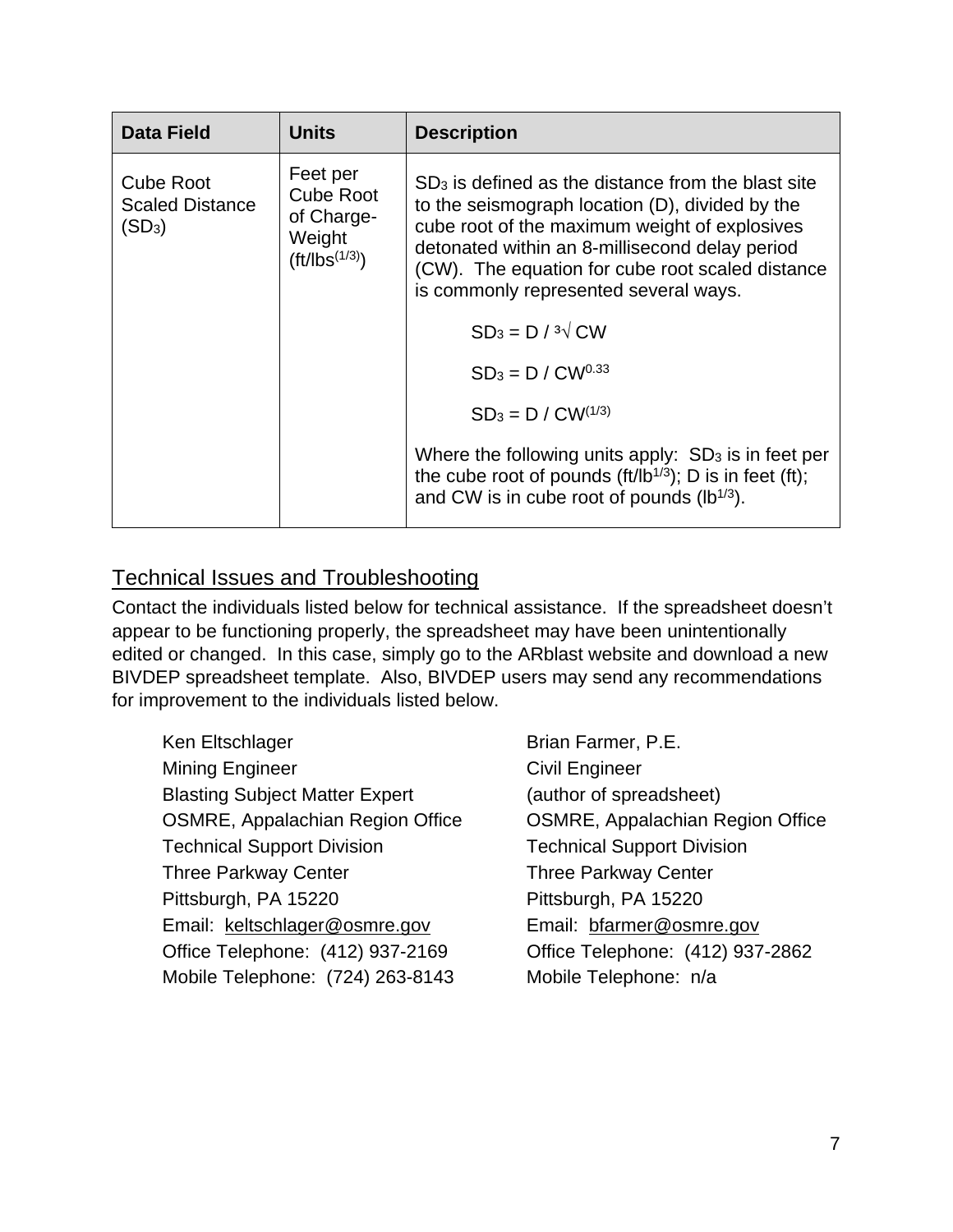## **Attachment A: BIVDEP Example**

## BIVDEP Printed Workbook Example

The following pages illustrate: 1) an example of BIVDEP data entry for a faux surface coal mine; and 2) the corresponding BIVDEP results for the faux surface coal mine.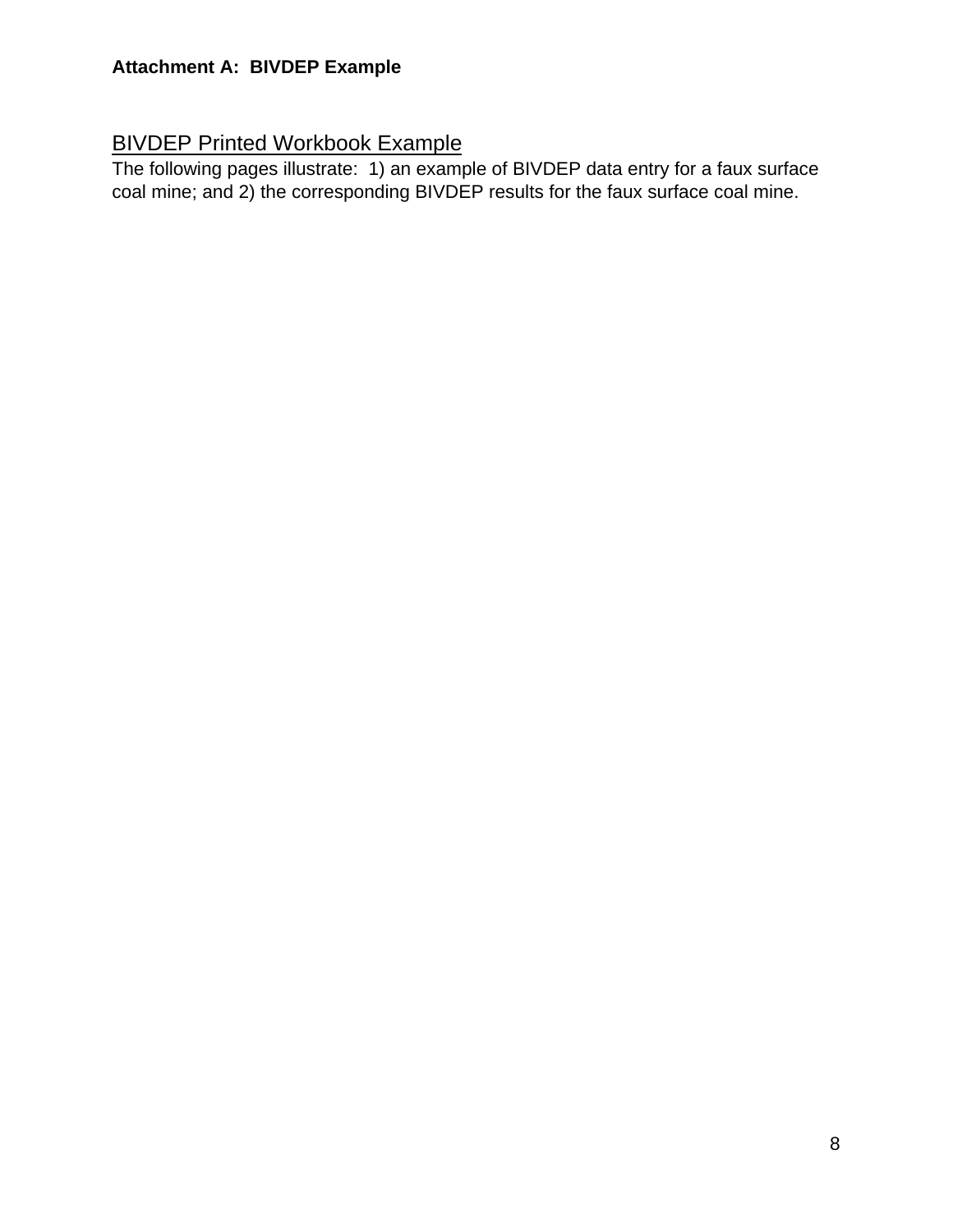| Review Agency: |          | <b>OSMRE</b>               |                                                         |                |                   | Surface Mine: Pittsburgh Mine |                    |                                  |         |                     | Review Date: 01/01/19    |                                 |                     |  |
|----------------|----------|----------------------------|---------------------------------------------------------|----------------|-------------------|-------------------------------|--------------------|----------------------------------|---------|---------------------|--------------------------|---------------------------------|---------------------|--|
| Blaster:       |          | <b>Top Flight Blasting</b> |                                                         |                |                   | Permit No.: D-12345           |                    |                                  |         |                     |                          | Reviewed By: Brian Farmer, P.E. |                     |  |
|                |          |                            | <b>Blast Event Details and Measurements as Reported</b> |                |                   |                               |                    | <b>Ground Vibration Analysis</b> |         |                     | <b>Airblast Analysis</b> |                                 |                     |  |
| Blast          | Blast    | Seismograph                | Distance From                                           | Charge Weight  | Peak Particle     | Airblast                      | Square Root Scaled | Log SD <sub>2</sub>              | Log PPV | AB                  | Cube Root Scaled         | Log SD <sub>3</sub>             | Log AB              |  |
| Record         | Date     | Location                   | Blast (D)                                               | Per Delay (CW) | Velocity (PPV)    | (AB)                          | Distance $(SD2)$   |                                  |         |                     | Distance $(SD_3)$        |                                 |                     |  |
|                | mm/dd/yy |                            | ft                                                      | Ibs            | in/sec            | dB                            | $ft/lbs^{(1/2)}$   | $ft/lbs^{(1/2)}$                 | in/sec  | lbs/in <sup>2</sup> | $ft/lbs^{(1/3)}$         | $ft/lbs^{(1/3)}$                | lbs/in <sup>2</sup> |  |
| 1              | 04/15/01 | Seis 15 A                  | 50                                                      | 426.5          | 5.08              | 139.0                         | 2.42               | 0.38                             | 0.71    | 0.0258              | 6.64                     | 0.822                           | $-1.588$            |  |
| $\overline{2}$ | 04/15/01 | Seis 15                    | 359                                                     | 426.5          | 4.48              | 130.0                         | 17.38              | 1.24                             | 0.65    | 0.0092              | 47.69                    | 1.678                           | $-2.038$            |  |
| 3              | 04/15/01 | Seis 16                    | 680                                                     | 426.5          | 1.80              | 126.0                         | 32.93              | 1.52                             | 0.26    | 0.0058              | 90.34                    | 1.956                           | $-2.238$            |  |
| $\overline{4}$ | 04/15/01 | Seis 17                    | 995                                                     | 426.5          | 0.69.             | 122.0                         | 48.18              | 1.68                             | $-0.16$ | 0.0037              | 132.19                   | 2.121                           | $-2.438$            |  |
| 5              | 04/15/01 | Seis 18                    | 1,214                                                   | 426.5          | 0.38              | 119.0                         | 58.78              | 1.77                             | $-0.42$ | 0.0026              | 161.28                   | 2.208                           | $-2.588$            |  |
| 6              | 04/15/01 | Seis 19                    | 2,904                                                   | 426.5          | 0.05              | 112.0                         | 140.62             | 2.15                             | $-1.30$ | 0.0012              | 385.80                   | 2.586                           | $-2.938$            |  |
| 7              | 04/15/01 | Seis 21                    | 3,274                                                   | 426.5          | 0.03              | 109.0                         | 158.53             | 2.20                             | $-1.52$ | 0.0008              | 434.95                   | 2.638                           | $-3.088$            |  |
| 8              | 07/20/01 | Seis 1A                    | 50                                                      | 360.0          | 6.96              | 135.0                         | 2.64               | 0.42                             | 0.84    | 0.0163              | 7.03                     | 0.847                           | $-1.788$            |  |
| 9              | 07/20/01 | Seis 2A                    | 324                                                     | 360.0          | 1.60              | 125.0                         | 17.08              | 1.23                             | 0.20    | 0.0052              | 45.55                    | 1.658                           | $-2.288$            |  |
| 10             | 07/20/01 | Seis 3                     | 711                                                     | 360.0          | 0.43              | 121.0                         | 37.47              | $1.57$                           | $-0.37$ | 0.0033              | 99.95                    | 2.000                           | $-2.488$            |  |
| 11             | 07/20/01 | Seis 4                     | 1,108                                                   | 360.0          | 0.27              | 117.0                         | 58.40              | 1.77                             | $-0.57$ | 0.0021              | 155.75                   | 2.192                           | $-2.688$            |  |
| 12             | 07/20/01 | Seis 5A                    | 1,295                                                   | 360.0          | 0.24              | 116.0                         | 68.25              | 1.83                             | $-0.62$ | 0.0018              | 182.04                   | 2.260                           | $-2.738$            |  |
| 13             | 07/20/01 | Seis 5                     | 1,690                                                   | 360.0          | 0.20              | 112.0                         | 89.07              | 1.95                             | $-0.70$ | 0.0012              | 237.57                   | 2.376                           | $-2.938$            |  |
| 14             | 07/20/01 | Seis 6                     | 2,218                                                   | 360.0          | 0.09              | 109.0                         | 116.90             | 2.07                             | $-1.05$ | 0.0008              | 311.79                   | 2.494                           | $-3.088$            |  |
| 15             | 07/20/01 | Seis 15                    | 582                                                     | 360.0          | 0.95              | 132.0                         | 30.67              | 1.49                             | $-0.02$ | 0.0115              | 81.81                    | 1.913                           | $-1.938$            |  |
| 16             | 07/20/01 | Seis 16                    | 960                                                     | 360.0          | 0.45              | 125.0                         | 50.60              | 1.70                             | $-0.35$ | 0.0052              | 134.95                   | 2.130                           | $-2.288$            |  |
| 17             | 07/20/01 | Seis 17                    | 1,214                                                   | 360.0          | 0.26              | 122.0                         | 63.98              | 1.81                             | $-0.59$ | 0.0037              | 170.65                   | 2.232                           | $-2.438$            |  |
| 18             | 07/20/01 | Seis 18                    | 1,426                                                   | 360.0          | 0.28 <sup>2</sup> | 118.0                         | 75.16              | 1.88                             | $-0.55$ | 0.0023              | 200.46                   | 2.302                           | $-2.638$            |  |
| 19             | 07/20/01 | Seis 19                    | 3,432                                                   | 360.0          | 0.06              | 112.0                         | 180.88             | 2.26                             | $-1.22$ | 0.0012              | 482.44                   | 2.683                           | $-2.938$            |  |
| 20             | 07/21/01 | Seis 2                     | 396                                                     | 361.5          | 0.94              | 130.0                         | 20.83              | 1.32                             | $-0.03$ | 0.0092              | 55.59                    | 1.745                           | $-2.038$            |  |
| 21             | 07/21/01 | Seis 3                     | 792                                                     | 361.5          | 0.33              | 125.0                         | 41.66              | 1.62                             | $-0.48$ | 0.0052              | 111.18                   | 2.046                           | $-2.288$            |  |
| 22             | 07/21/01 | Seis 4                     | 1,267                                                   | 361.5          | 0.49              | 124.0                         | 66.64              | 1.82                             | $-0.31$ | 0.0046              | 177.86                   | 2.250                           | $-2.338$            |  |
| 23             | 07/21/01 | Seis 5 A                   | 1,595                                                   | 361.5          | 0.18              | 123.0                         | 83.89              | 1.92                             | $-0.74$ | 0.0041              | 223.90                   | 2.350                           | $-2.388$            |  |
| 24             | 07/21/01 | Seis 5                     | 1,900                                                   | 361.5          | 0.15              | 120.0                         | 99.93              | 2.00                             | $-0.82$ | 0.0029              | 266.72                   | 2.426                           | $-2.538$            |  |
| 25             | 07/21/01 | Seis 15                    | 634                                                     | 361.5          | 1.02              | 122.0                         | 33.35              | 1.52                             | 0.01    | 0.0037              | 89.00                    | 1.949                           | $-2.438$            |  |
| 26             | 07/21/01 | Seis 16                    | 844                                                     | 361.5          | 0.51              | 122.0                         | 44.39              | 1.65                             | $-0.29$ | 0.0037              | 118.48                   | 2.074                           | $-2.438$            |  |
| 27             | 07/21/01 | Seis 2*                    | 528                                                     | 361.5          | 0.76              | 125.0                         | 27.77              | 1.44                             | $-0.12$ | 0.0052              | 74.12                    | 1.870                           | $-2.288$            |  |
| 28             | 07/21/01 | Seis 3*                    | 786                                                     | 361.5          | 0.36              | 122.0                         | 41.34              | 1.62                             | $-0.44$ | 0.0037              | 110.34                   | 2.043                           | $-2.438$            |  |
| 29             | 07/21/01 | Seis 4*                    | 1,372                                                   | 361.5          | 0.49              | 120.0                         | 72.16              | 1.86                             | $-0.31$ | 0.0029              | 192.60                   | 2.285                           | $-2.538$            |  |
| 30             | 07/21/01 | Seis 5 A*                  | 1,900                                                   | 361.5          | 0.22              | 121.0                         | 99.93              | 2.00                             | $-0.66$ | 0.0033              | 266.72                   | 2.426                           | $-2.488$            |  |
| 31             | 07/21/01 | Seis 5*                    | 1,848                                                   | 361.5          | 0.25              | 114.0                         | 97.20              | 1.99                             | $-0.60$ | 0.0015              | 259.42                   | 2.414                           | $-2.838$            |  |
| 32             | 07/21/01 | Seis 15*                   | 264                                                     | 361.5          | 4.00              | 128.0                         | 13.89              | 1.14                             | 0.60    | 0.0073              | 37.06                    | 1.569                           | $-2.138$            |  |
| 33             | 07/21/01 | Seis 16*                   | 528                                                     | 361.5          | 0.56              | 122.0                         | 27.77              | 1.44                             | $-0.25$ | 0.0037              | 74.12                    | 1.870                           | $-2.438$            |  |
| 34             | 07/21/01 | Seis 17*                   | 878                                                     | 361.5          | 0.46              | 117.0                         | 46.18              | 1.66                             | $-0.34$ | 0.0021              | 123.25                   | 2.091                           | $-2.688$            |  |
| 35             | 07/21/01 | Seis 18*                   | 1,407                                                   | 361.5          | 0.22              | 117.0                         | 74.00              | 1.87                             | $-0.66$ | 0.0021              | 197.51                   | 2.296                           | $-2.688$            |  |
| 36             | 07/21/01 | Seis 19*                   | 3,125                                                   | 361.5          | 0.10              | 109.0                         | 164.36             | 2.22                             | $-1.00$ | 0.0008              | 438.68                   | 2.642                           | $-3.088$            |  |
| 37             | 07/27/00 | Seis 1                     | 90                                                      | 375.5          | 2.08:             | 139.0                         | 4.64               | 0.67                             | 0.32    | 0.0258              | 12.47                    | 1.096                           | $-1.588$            |  |
| 38             | 07/27/00 | Seis <sub>2</sub>          | 300                                                     | 375.5          | 1.64              | 130.0                         | 15.48              | 1.19                             | 0.21    | 0.0092              | 41.58                    | 1.619                           | $-2.038$            |  |
| 39             | 07/27/00 | Seis 3                     | 700                                                     | 375.5          | 0.41              | 123.0                         | 36.12              | 1.56 <sub>1</sub>                | $-0.39$ | 0.0041              | 97.03                    | 1.987                           | $-2.388$            |  |
| 40             | 07/27/00 | Seis 4                     | 1,230                                                   | 375.5          | 0.16              | 119.0                         | 63.47              | 1.80                             | $-0.80$ | 0.0026              | 170.49                   | 2.232                           | $-2.588$            |  |
| 41             | 07/27/00 | Seis 5                     | 2,200                                                   | 375.5          | 0.06              | 116.0                         | 113.53             | 2.06                             | $-1.22$ | 0.0018              | 304.94                   | 2.484                           | $-2.738$            |  |
| 42             | 07/27/00 | Seis 6                     | 2,600                                                   | 375.5          | 0.05              | 116.0                         | 134.17             | 2.13                             | $-1.30$ | 0.0018              | 360.39                   | 2.557                           | $-2.738$            |  |
| 43             | 07/31/00 | Seis 1A                    | 93                                                      | 350.0          | 1.96              | 138.0                         | 4.97               | 0.70                             | 0.29    | 0.0230              | 13.20                    | 1.120                           | $-1.638$            |  |
| 44             | 07/31/00 | Seis 1                     | 294                                                     | 350.0          | 1.28              | 130.0                         | 15.71              | 1.20                             | 0.11    | 0.0092              | 41.72                    | 1.620                           | $-2.038$            |  |
| 45             | 07/31/00 | Seis <sub>2</sub>          | 504                                                     | 350.0          | 0.50              | 124.0                         | 26.94              | 1.43                             | $-0.30$ | 0.0046              | 71.52                    | 1.854                           | $-2.338$            |  |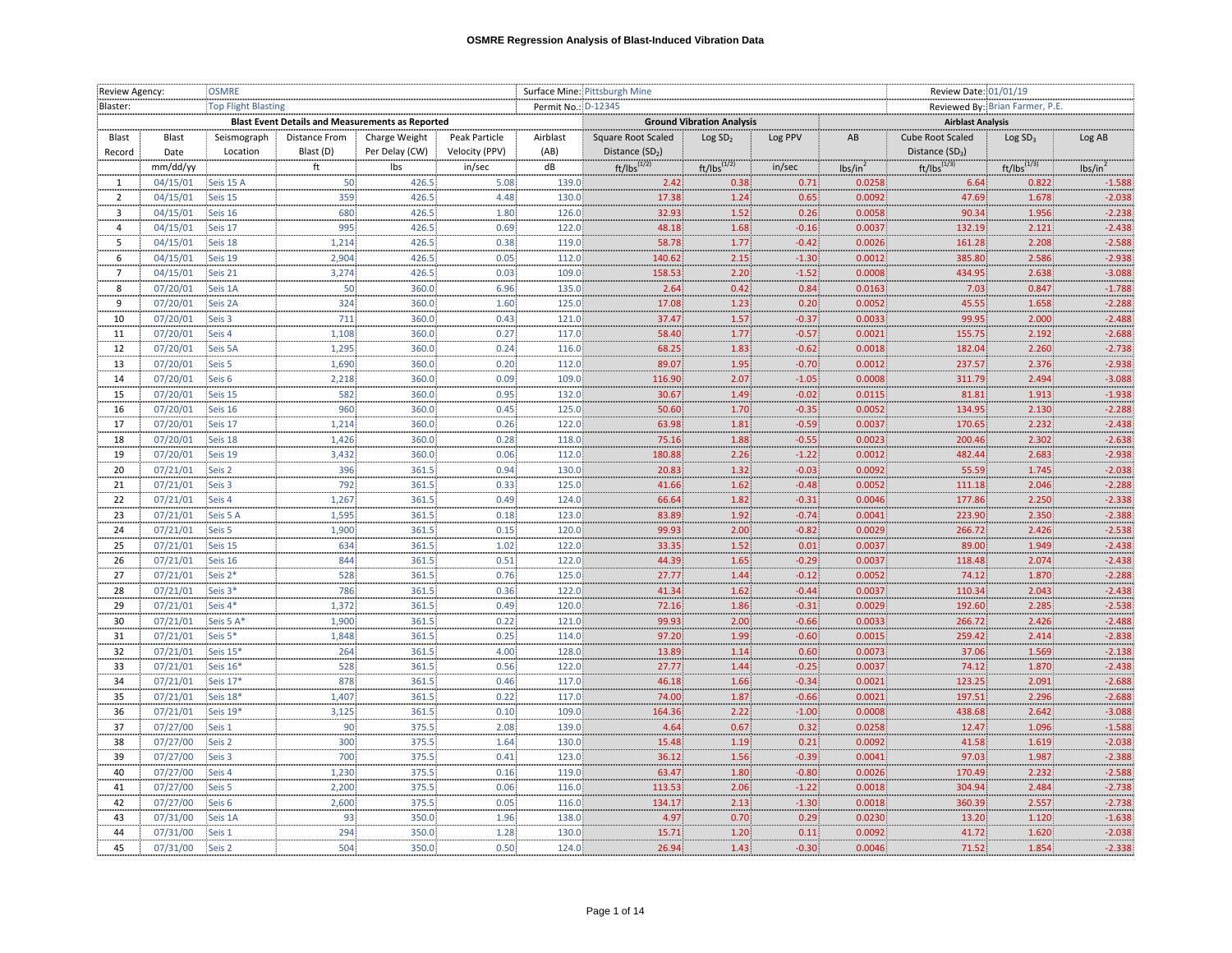| Review Agency: |                      | <b>OSMRE</b>               |                                                         |                |                | Surface Mine: Pittsburgh Mine |                             |                                  |                    |                     | Review Date: 01/01/19           |                     |                      |  |
|----------------|----------------------|----------------------------|---------------------------------------------------------|----------------|----------------|-------------------------------|-----------------------------|----------------------------------|--------------------|---------------------|---------------------------------|---------------------|----------------------|--|
| Blaster:       |                      | <b>Top Flight Blasting</b> |                                                         |                |                | Permit No.: D-12345           |                             |                                  |                    |                     | Reviewed By: Brian Farmer, P.E. |                     |                      |  |
|                |                      |                            | <b>Blast Event Details and Measurements as Reported</b> |                |                |                               |                             | <b>Ground Vibration Analysis</b> |                    |                     | <b>Airblast Analysis</b>        |                     |                      |  |
| Blast          | Blast                | Seismograph                | Distance From                                           | Charge Weight  | Peak Particle  | Airblast                      | Square Root Scaled          | Log SD <sub>2</sub>              | Log PPV            | AB                  | Cube Root Scaled                | Log SD <sub>3</sub> | Log AB               |  |
| Record         | Date                 | Location                   | Blast (D)                                               | Per Delay (CW) | Velocity (PPV) | (AB)                          | Distance (SD <sub>2</sub> ) |                                  |                    |                     | Distance $(SD_3)$               |                     |                      |  |
|                | mm/dd/yy             |                            | ft                                                      | Ibs            | in/sec         | dB                            | $ft/lbs^{(1/2)}$            | $ft/lbs^{(1/2)}$                 | in/sec             | lbs/in <sup>2</sup> | $ft/lbs^{(1/3)}$                | $ft/lbs^{(1/3)}$    | lbs/in <sup>2</sup>  |  |
| 46             | 07/31/00             | Seis 3                     | 904                                                     | 350.0          | 0.32           | 121.0                         | 48.32                       | 1.68                             | $-0.49$            | 0.0033              | 128.28                          | 2.108               | $-2.488$             |  |
| 47             | 07/31/00             | Seis 4                     | 1,434                                                   | 350.0          | 0.16           | 125.0                         | 76.65                       | 1.88                             | $-0.80$            | 0.0052              | 203.48                          | 2.309               | $-2.288$             |  |
| 48             | 07/31/00             | Seis 5 A                   | 2,404                                                   | 350.0          | 0.09           | 116.0                         | 128.50                      | 2.11                             | $-1.05$            | 0.0018              | 341.12                          | 2.533               | $-2.738$             |  |
| 49             | 07/31/00             | Seis <sub>5</sub>          | 2.804                                                   | 350.0          | 0.04           | 112.0                         | 149.88                      | 2.18                             | $-1.40$            | 0.0012              | 397.88                          | 2.600               | $-2.938$             |  |
| 50             | 08/03/01             | Seis 2                     | 264                                                     | 365.0          | 1.05           | 130.0                         | 13.82                       | 1.14                             | 0.02               | 0.0092              | 36.94                           | 1.568               | $-2.038$             |  |
| 51             | 08/03/01             | Seis 3                     | 710                                                     | 365.0          | 0.41           | 123.0                         | 37.16                       | 1.57                             | $-0.39$            | 0.0041              | 99.35                           | 1.997               | $-2.388$             |  |
| 52             | 08/03/01             | Seis 4                     | 1,056                                                   | 365.0          | 0.28           | 120.0                         | 55.27                       | 1.74 <sup>3</sup>                | $-0.55$            | 0.0029              | 147.76                          | 2.170               | $-2.538$             |  |
| 53             | 08/03/01             | Seis 5 A                   | 1,690                                                   | 365.0          | 0.16           | 114.0                         | 88.46                       | 1.95                             | $-0.80$            | 0.0015              | 236.48                          | 2.374               | $-2.838$             |  |
| 54             | 08/03/01             | Seis 6                     | 3,220                                                   | 365.0          | 0.05           | 112.0                         | 168.54                      | 2.23                             | $-1.30$            | 0.0012              | 450.57                          | 2.654               | $-2.938$             |  |
| 55             | 08/03/01             | Seis 15                    | 710                                                     | 365.0          | 0.74           | 128.0                         | 37.16                       | $1.57$                           | $-0.13$            | 0.0073              | 99.35                           | 1.997               | $-2.138$             |  |
| 56             | 08/03/01             | Seis 16                    | 824                                                     | 365.0          | 0.22           | 122.0                         | 43.13                       | 1.63                             | $-0.66$            | 0.0037              | 115.30                          | 2.062               | $-2.438$             |  |
| 57             | 08/03/01             | Seis 17                    | 1,214                                                   | 365.0          | 0.14           | 117.0                         | 63.54                       | 1.80                             | $-0.85$            | 0.0021              | 169.87                          | 2.230               | $-2.688$             |  |
| 58             | 08/03/01             | Seis 18                    | 1,436                                                   | 365.0          | 0.31           | 114.0                         | 75.16                       | 1.88                             | $-0.51$            | 0.0015              | 200.94                          | 2.303               | $-2.838$             |  |
| 59             | 08/03/01             | Seis 19                    | 3,220                                                   | 365.0          | 0.05           | 109.0                         | 168.54                      | 2.23                             | $-1.30$            | 0.0008              | 450.57                          | 2.654               | $-3.088$             |  |
| 60             | 08/03/00             | Seis 1 A                   | 100                                                     | 414.0          | 4.20:          | 137.0                         | 4.91                        | 0.69                             | 0.62               | 0.0205              | 13.42                           | 1.128               | $-1.688$             |  |
| 61             | 08/03/00             | Seis 1                     | 563                                                     | 414.0          | 0.79           | 123.0                         | 27.67                       | 1.44                             | $-0.10$            | 0.0041              | 75.54                           | 1.878               | $-2.388$             |  |
| 62             | 08/03/00             | Seis <sub>2</sub>          | 620                                                     | 414.0          | 0.65           | 119.0                         | 30.47                       | 1.48                             | $-0.19$            | 0.0026              | 83.19                           | 1.920               | $-2.588$             |  |
| 63             | 08/03/00             | Seis 3                     | 857                                                     | 414.0          | 0.45           | 117.0                         | 42.12                       | 1.62                             | $-0.35$            | 0.0021              | 114.99                          | 2.061               | $-2.688$             |  |
| 64             | 08/03/00             | Seis 4                     | 1,387                                                   | 414.0          | 0.16           | 119.0                         | 68.17                       | 1.83                             | $-0.80$            | 0.0026              | 186.10                          | 2.270               | $-2.588$             |  |
| 65             | 08/03/00             | Seis 5 A                   | 2,150                                                   | 414.0          | 0.15           | 116.0                         | 105.67                      | 2.02                             | $-0.82$            | 0.0018              | 288.47                          | 2.460               | $-2.738$             |  |
| 66             | 08/03/00             | Seis 5                     | 2,250                                                   | 414.0          | 0.11           | 109.0                         | 110.58                      | 2.04                             | $-0.96$            | 0.0008              | 301.89                          | 2.480               | $-3.088$             |  |
| 67             | 08/03/00             | Seis 6                     | 2,750                                                   | 414.0          | 0.10           | 109.0                         | 135.16                      | 2.13                             | $-1.00$            | 0.0008              | 368.98                          | 2.567               | $-3.088$             |  |
| 68             | 08/04/00             | Seis 1                     | 183                                                     | 285.5          | 1.84           | 134.0                         | 10.83                       | 1.03                             | 0.26               | 0.0145              | 27.79                           | 1.444               | $-1.838$             |  |
| 69             | 08/04/00             | Seis 1A                    | 100                                                     | 285.5          | 4.20           | 140.0                         | 5.92                        | 0.77                             | 0.62               | 0.0290              | 15.19                           | 1.181               | $-1.538$             |  |
| 70             | 08/04/00             | Seis 2                     | 383                                                     | 285.5          | 1.28           | 128.0                         | 22.67                       | 1.36                             | 0.11               | 0.0073              | 58.17                           | 1.765               | $-2.138$             |  |
| 71             | 08/04/00             | Seis 3                     | 530                                                     | 285.5          | 0.46           | 122.0                         | 31.37                       | 1.50                             | $-0.34$            | 0.0037              | 80.49                           | 1.906               | $-2.438$             |  |
| 72             | 08/04/00             | Seis <sub>4</sub>          | 1.313                                                   | 285.5          | 0.16           | 119.0                         | 77.71                       | 1.89                             | $-0.80$            | 0.0026              | 199.40                          | 2.300               | $-2.588$             |  |
| 73             | 08/04/00             | Seis 5 A                   | 2,183                                                   | 285.5          | 0.11           | 117.0                         | 129.20                      | 2.11                             | $-0.96$            | 0.0021              | 331.53                          | 2.521               | $-2.688$             |  |
| 74             | 08/04/00             | Seis 5                     | 2,883                                                   | 285.5          | 0.06           | 114.0                         | 170.62                      | 2.23                             | $-1.22$            | 0.0015              | 437.83                          | 2.641               | $-2.838$             |  |
| 75             | 08/04/00             | Seis <sub>6</sub>          | 2,783                                                   | 285.5          | 0.03           | 114.0                         | 164.71                      | 2.22                             | $-1.52$            | 0.0015              | 422.65                          | 2.626               | $-2.838$             |  |
| 76             | 08/08/00             | Seis 7 A                   | 100                                                     | 308.0          | 3.96           | 136.0                         | 5.70                        | 0.76                             | 0.60<br>0.49       | 0.0183              | 14.81<br>55.97                  | 1.170               | $-1.738$             |  |
| 77             | 08/08/00             | Seis 7                     | 378                                                     | 308.0          | 3.12           | 123.0                         | 21.54                       | 1.33                             |                    | 0.0041              |                                 | 1.748               | $-2.388$             |  |
| 78             | 08/08/00             | Seis 8                     | 617                                                     | 308.0          | 1.44           | 120.0<br>114.0                | 35.16                       | 1.55                             | 0.16<br>$-0.29$    | 0.0029<br>0.0015    | 91.36                           | 1.961               | $-2.538$             |  |
| 79             | 08/08/00             | Seis 9                     | 1,315                                                   | 308.0          | 0.51           |                               | 74.93<br>108.60             | 1.87                             |                    |                     | 194.72                          | 2.289               | $-2.838$             |  |
| 80<br>81       | 08/08/00             | Seis 10                    | 1,906<br>2,456                                          | 308.0<br>308.0 | 0.41<br>0.19   | 114.0<br>106.0                | 139.94                      | 2.04<br>2.15                     | $-0.39$<br>$-0.72$ | 0.0015<br>0.0006    | 282.23<br>363.67                | 2.451<br>2.561      | $-2.838$<br>$-3.238$ |  |
|                | 08/08/00             | Seis 11                    |                                                         |                |                |                               |                             |                                  |                    |                     |                                 |                     |                      |  |
| 82<br>83       | 08/08/00<br>08/11/00 | Seis 12<br>Seis 7 A        | 3,056<br>100                                            | 308.0<br>346.0 | 0.19<br>5.08   | 106.0<br>137.0                | 174.13<br>5.38              | 2.24                             | $-0.72$<br>0.71    | 0.0006<br>0.0205    | 452.52<br>14.24                 | 2.656<br>1.154      | $-3.238$<br>$-1.688$ |  |
|                | 08/11/00             | Seis 7                     | 378                                                     | 346.0          |                | 127.0                         | 20.32                       | 0.73<br>1.31                     | 0.32               | 0.0065              | 53.84                           | 1.731               | $-2.188$             |  |
| 84<br>85       | 08/11/00             | Seis 8                     | 617                                                     | 346.0          | 2.08<br>1.72   | 120.0                         | 33.17                       | $\frac{1}{1.52}$                 | 0.24               | 0.0029              | 87.89                           | 1.944               | $-2.538$             |  |
| 86             | 08/11/00             | Seis 9                     | 1,315                                                   | 346.0          | 0.45           | 117.0                         | 70.69                       | 1.85                             | $-0.35$            | 0.0021              | 187.31                          | 2.273               | $-2.688$             |  |
| 87             | 08/11/00             | Seis 10                    | 1,906                                                   | 346.0          | 0.41           | 116.0                         | 102.47                      | 2.01                             | $-0.39$            | 0.0018              | 271.50                          | 2.434               | $-2.738$             |  |
| 88             | 08/11/00             | Seis 11                    | 2,465                                                   | 346.0          | 0.17           | 109.0                         | 132.52                      | 2.12                             | $-0.77$            | 0.0008              | 351.12                          | 2.545               | $-3.088$             |  |
| 89             | 08/11/00             | Seis 12                    | 3,065                                                   | 346.0          | 0.18           | 106.0                         | 164.78                      | 2.22 <sub>1</sub>                | $-0.74$            | 0.0006              | 436.59                          | 2.640               | $-3.238$             |  |
| 90             | 08/11/00             | Seis 13                    | 3,185                                                   | 346.0          | 0.15           | 106.0                         | 171.23                      | 2.23                             | $-0.82$            | 0.0006              | 453.68                          | 2.657               | $-3.238$             |  |
|                |                      |                            |                                                         |                |                |                               |                             |                                  |                    |                     |                                 |                     |                      |  |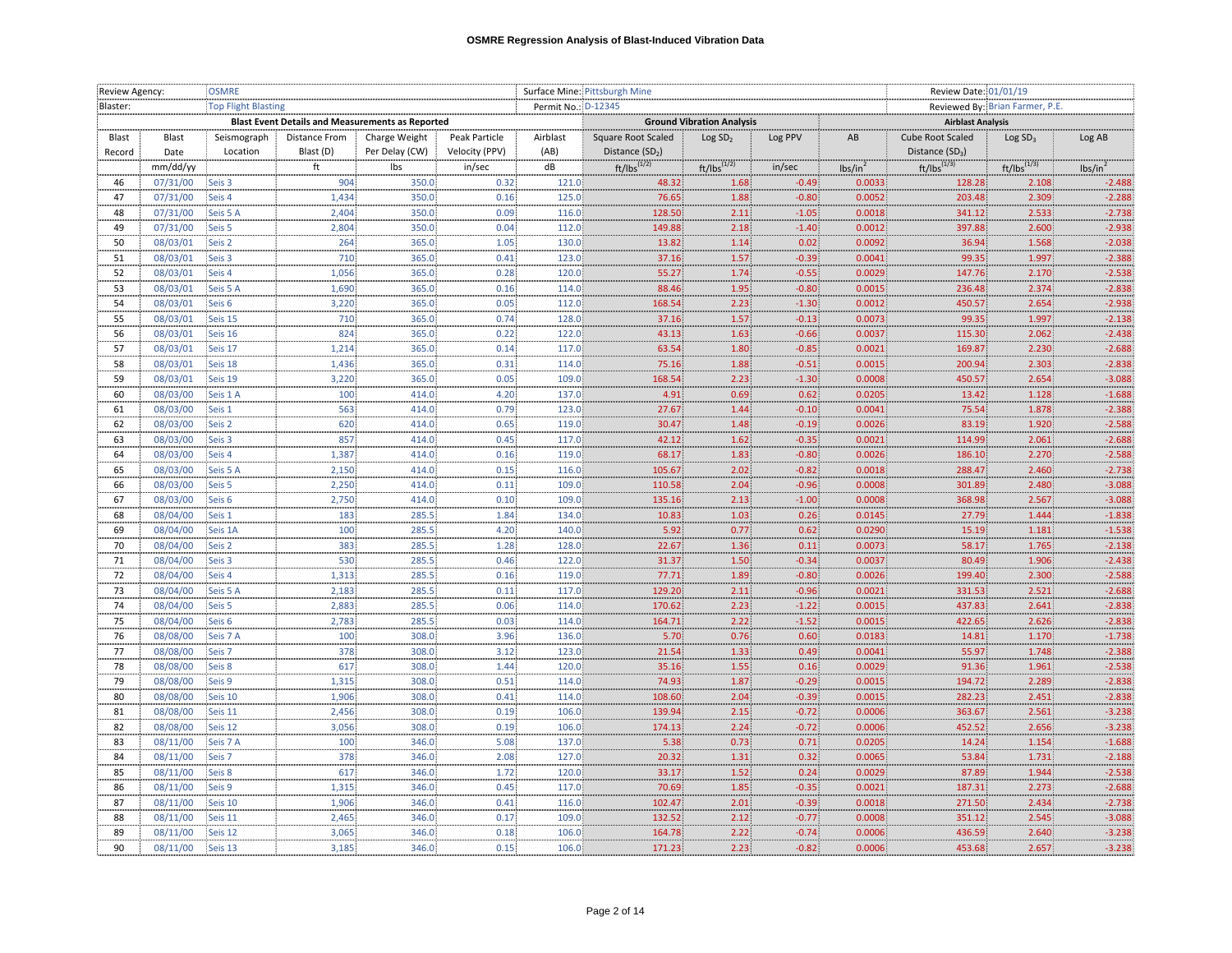|          | Review Agency: | <b>OSMRE</b>               |                                                         |                |                   | Surface Mine: Pittsburgh Mine |                             |                                  |         |                     | Review Date: 01/01/19       |                                 |                     |  |
|----------|----------------|----------------------------|---------------------------------------------------------|----------------|-------------------|-------------------------------|-----------------------------|----------------------------------|---------|---------------------|-----------------------------|---------------------------------|---------------------|--|
| Blaster: |                | <b>Top Flight Blasting</b> |                                                         |                |                   | Permit No.: D-12345           |                             |                                  |         |                     |                             | Reviewed By: Brian Farmer, P.E. |                     |  |
|          |                |                            | <b>Blast Event Details and Measurements as Reported</b> |                |                   |                               |                             | <b>Ground Vibration Analysis</b> |         |                     | <b>Airblast Analysis</b>    |                                 |                     |  |
| Blast    | Blast          | Seismograph                | Distance From                                           | Charge Weight  | Peak Particle     | Airblast                      | Square Root Scaled          | Log SD <sub>2</sub>              | Log PPV | AB                  | Cube Root Scaled            | Log SD <sub>3</sub>             | Log AB              |  |
| Record   | Date           | Location                   | Blast (D)                                               | Per Delay (CW) | Velocity (PPV)    | (AB)                          | Distance (SD <sub>2</sub> ) |                                  |         |                     | Distance (SD <sub>3</sub> ) |                                 |                     |  |
|          | mm/dd/yy       |                            | ft                                                      | Ibs            | in/sec            | dB                            | $ft/lbs^{(1/2)}$            | $ft/lbs^{(1/2)}$                 | in/sec  | lbs/in <sup>2</sup> | $ft/lbs^{(1/3)}$            | $ft/lbs^{(1/3)}$                | lbs/in <sup>2</sup> |  |
| 91       | 08/16/00       | Seis 7 A                   | 100                                                     | 346.5          | 5.08              | 137.0                         | 5.37                        | 0.73                             | 0.71    | 0.0205              | 14.24                       | 1.153                           | $-1.688$            |  |
| 92       | 08/16/00       | Seis 7                     | 317                                                     | 346.5          | 3.04              | 127.0                         | 17.03                       | 1.23                             | 0.48    | 0.0065              | 45.13                       | 1.654                           | $-2.188$            |  |
| 93       | 08/16/00       | Seis 8                     | 556                                                     | 346.5          | 1.80              | 125.0                         | 29.87                       | 1.48                             | 0.26    | 0.0052              | 79.16                       | 1.899                           | $-2.288$            |  |
| 94       | 08/16/00       | Seis 9                     | 1,254                                                   | 346.5          | 0.51              | 121.0                         | 67.37                       | 1.83                             | $-0.29$ | 0.0033              | 178.54                      | 2.252                           | $-2.488$            |  |
| 95       | 08/16/00       | Seis 10                    | 1.845                                                   | 346.5          | 0.39 <sup>°</sup> | 119.0                         | 99.12                       | 2.00                             | $-0.41$ | 0.0026              | 262.68                      | 2.419                           | $-2.588$            |  |
| 96       | 08/16/00       | Seis 11                    | 2,395                                                   | 346.5          | 0.22              | 112.0                         | 128.66                      | 2.11                             | $-0.66$ | 0.0012              | 340.99                      | 2.533                           | $-2.938$            |  |
| 97       | 08/16/00       | Seis 12                    | 3,004                                                   | 346.5          | 0.21              | 109.0                         | 161.38                      | 2.21 <sup>3</sup>                | $-0.68$ | 0.0008              | 427.69                      | 2.631                           | $-3.088$            |  |
| 98       | 08/16/00       | Seis 13                    | 3,849                                                   | 346.5          | 0.09              | 106.0                         | 206.77                      | $2.32$                           | $-1.05$ | 0.0006              | 548.00                      | 2.739                           | $-3.238$            |  |
| 99       | 08/13/01       | Seis 1A                    | 50                                                      | 392.0          | 10.24             | 138.0                         | 2.53                        | 0.40                             | 1.01    | 0.0230              | 6.83                        | 0.835                           | $-1.638$            |  |
| 100      | 08/13/01       | Seis 2                     | 317                                                     | 392.0          | 1.13              | 128.0                         | 16.01                       | 1.20                             | 0.05    | 0.0073              | 43.31                       | 1.637                           | $-2.138$            |  |
| 101      | 08/13/01       | Seis 3                     | 686                                                     | 392.0          | 0.48.             | 118.0                         | 34.65                       | 1.54                             | $-0.32$ | 0.0023              | 93.73                       | 1.972                           | $-2.638$            |  |
| 102      | 08/13/01       | Seis 4                     | 1,214                                                   | 392.0          | 0.44              | 118.0                         | 61.32                       | 1.79                             | $-0.36$ | 0.0023              | 165.88                      | 2.220                           | $-2.638$            |  |
| 103      | 08/13/01       | Seis 5 A                   | 1,795                                                   | 392.0          | 0.18              | 118.0                         | 90.66                       | 1.96                             | $-0.74$ | 0.0023              | 245.27                      | 2.390                           | $-2.638$            |  |
| 104      | 08/13/01       | Seis 5                     | 1,848                                                   | 392.0          | 0.31              | 109.0                         | 93.34                       | 1.97                             | $-0.51$ | 0.0008              | 252.51                      | 2.402                           | $-3.088$            |  |
| 105      | 08/13/01       | Seis 6                     | 2,270                                                   | 392.0          | 0.11              | 106.0                         | 114.65                      | 2.06 <sup>3</sup>                | $-0.96$ | 0.0006              | 310.17                      | 2.492                           | $-3.238$            |  |
| 106      | 08/13/01       | Seis 7                     | 1,267                                                   | 392.0          | 0.13              | 123.0                         | 63.99                       | 1.81                             | $-0.89$ | 0.0041              | 173.12                      | 2.238                           | $-2.388$            |  |
| 107      | 08/13/01       | Seis 8                     | 1,320                                                   | 392.0          | 0.32              | 120.0                         | 66.67                       | 1.82                             | $-0.49$ | 0.0029              | 180.36                      | 2.256                           | $-2.538$            |  |
| 108      | 08/13/01       | Seis 9                     | 1,540                                                   | 392.0          | 0.12              | 119.0                         | 77.78                       | 1.89                             | $-0.92$ | 0.0026              | 210.42                      | 2.323                           | $-2.588$            |  |
| 109      | 08/13/01       | Seis 10                    | 1,637                                                   | 392.0          | 0.27              | 117.0                         | 82.68                       | 1.92                             | $-0.57$ | 0.0021              | 223.68                      | 2.350                           | $-2.688$            |  |
| 110      | 08/13/01       | Seis 11                    | 1,848                                                   | 392.0          | 0.08              | 114.0                         | 93.34                       | 1.97                             | $-1.10$ | 0.0015              | 252.51                      | 2.402                           | $-2.838$            |  |
| 111      | 08/18/00       | Seis 15 A                  | 109                                                     | 427.5          | 3.20              | 137.0                         | 5.27                        | 0.72                             | 0.51    | 0.0205              | 14.47                       | 1.160                           | $-1.688$            |  |
| 112      | 08/18/00       | Seis 15                    | 306                                                     | 427.5          | 1.96              | 130.0                         | 14.80                       | 1.17                             | 0.29    | 0.0092              | 40.62                       | 1.609                           | $-2.038$            |  |
| 113      | 08/18/00       | Seis 16                    | 623                                                     | 427.5          | $1.07$            | 127.0                         | 30.13                       | 1.48                             | 0.03    | 0.0065              | 82.70                       | 1.918                           | $-2.188$            |  |
| 114      | 08/18/00       | Seis 17                    | 1,082                                                   | 427.5          | 0.41              | 123.0                         | 52.33                       | 1.72                             | $-0.39$ | 0.0041              | 143.63                      | 2.157                           | $-2.388$            |  |
| 115      | 08/18/00       | Seis 18                    | 1,340                                                   | 427.5          | $1.12$            | 119.0                         | 64.81                       | 1.81                             | 0.05    | 0.0026              | 177.88                      | 2.250                           | $-2.588$            |  |
| 116      | 08/18/00       | Seis 20                    | 3,716                                                   | 427.5          | 0.06              | 106.0                         | 179.72                      | 2.25                             | $-1.22$ | 0.0006              | 493.28                      | 2.693                           | $-3.238$            |  |
| 117      | 08/22/00       | Seis 15 A                  | 90                                                      | 293.5          | 2.96              | 138.0                         | 5.25                        | 0.72                             | 0.47    | 0.0230              | 13.54                       | 1.132                           | $-1.638$            |  |
| 118      | 08/22/00       | Seis 15                    | 183                                                     | 293.5          | 2.64              | 134.0                         | 10.68                       | 1.03                             | 0.42    | 0.0145              | 27.54                       | 1.440                           | $-1.838$            |  |
| 119      | 08/22/00       | Seis 16                    | 422                                                     | 293.5          | 1.16              | 126.0                         | 24.63                       | 1.39                             | 0.06    | 0.0058              | 63.50                       | 1.803                           | $-2.238$            |  |
| 120      | 08/22/00       | Seis 17                    | 842                                                     | 293.5          | 0.51:             | 117.0                         | 49.15                       | 1.69                             | $-0.29$ | 0.0021              | 126.70                      | 2.103                           | $-2.688$            |  |
| 121      | 08/22/00       | Seis 18                    | 1,162                                                   | 293.5          | 0.60              | 116.0                         | 67.83                       | 1.83                             | $-0.22$ | 0.0018              | 174.85                      | 2.243                           | $-2.738$            |  |
| 122      | 08/22/00       | Seis 21                    | 3,221                                                   | 293.5          | 0.03              | 106.0                         | 188.01                      | 2.27                             | $-1.52$ | 0.0006              | 484.68                      | 2.685                           | $-3.238$            |  |
| 123      | 08/22/00       | Seis 7 A                   | 100                                                     | 334.0          | 4.88              | 140.0                         | 5.47.                       | 0.74                             | 0.69    | 0.0290              | 14.41                       | 1.159                           | $-1.538$            |  |
| 124      | 08/22/00       | Seis 7                     | 262                                                     | 334.0          | 2.36              | 130.0                         | 14.34                       | 1.16                             | 0.37    | 0.0092              | 37.76                       | 1.577                           | $-2.038$            |  |
| 125      | 08/22/00       | Seis 8                     | 512                                                     | 334.0          | 2.04              | 124.0                         | 28.02                       | 1.45 <sup>3</sup>                | 0.31    | 0.0046              | 73.79                       | 1.868                           | $-2.338$            |  |
| 126      | 08/22/00       | Seis 9                     | 935                                                     | 334.0          | 0.67              | 119.0                         | 51.16                       | 1.71                             | $-0.17$ | 0.0026              | 134.76                      | 2.130                           | $-2.588$            |  |
| 127      | 08/22/00       | Seis 10                    | 1,367                                                   | 334.0          | 0.42              | 119.0                         | 74.80                       | 1.87                             | $-0.38$ | 0.0026              | 197.02                      | 2.295                           | $-2.588$            |  |
| 128      | 08/22/00       | Seis 11                    | 1,698                                                   | 334.0          | 0.35:             | 116.0                         | 92.91                       | 1.97                             | $-0.46$ | 0.0018              | 244.73                      | 2.389                           | $-2.738$            |  |
| 129      | 08/22/00       | Seis 12                    | 2,060                                                   | 334.0          | 0.17              | 112.0                         | 112.72                      | 2.05                             | $-0.77$ | 0.0012              | 296.91                      | 2.473                           | $-2.938$            |  |
| 130      | 08/22/00       | Seis 13                    | 3,004                                                   | 334.0          | 0.12              | 106.0                         | 164.37                      | 2.22                             | $-0.92$ | 0.0006              | 432.96                      | 2.636                           | $-3.238$            |  |
| 131      | 08/22/00       | Seis 13 A                  | 3,706                                                   | 334.0          | 0.05              | 106.0                         | 202.78                      | 2.31                             | $-1.30$ | 0.0006              | 534.14                      | 2.728                           | $-3.238$            |  |
| 132      | 08/27/01       | Seis 1A                    | 50                                                      | 431.0          | 7.92              | 140.0                         | 2.41                        | 0.38                             | 0.90    | 0.0290              | 6.62                        | 0.821                           | $-1.538$            |  |
| 133      | 08/27/01       | Seis <sub>2</sub>          | 528                                                     | 431.0          | 0.88              | 128.0                         | 25.43                       | 1.41                             | $-0.06$ | 0.0073              | 69.90                       | 1.844                           | $-2.138$            |  |
| 134      | 08/27/01       | Seis 3                     | 844                                                     | 431.0          | 0.67              | 122.0                         | 40.65                       | 1.61                             | $-0.17$ | 0.0037              | 111.73                      | 2.048                           | $-2.438$            |  |
| 135      | 08/27/01       | Seis 4                     | 1,373                                                   | 431.0          | 0.37              | 118.0                         | 66.14                       | 1.82                             | $-0.43$ | 0.0023              | 181.77                      | 2.260                           | $-2.638$            |  |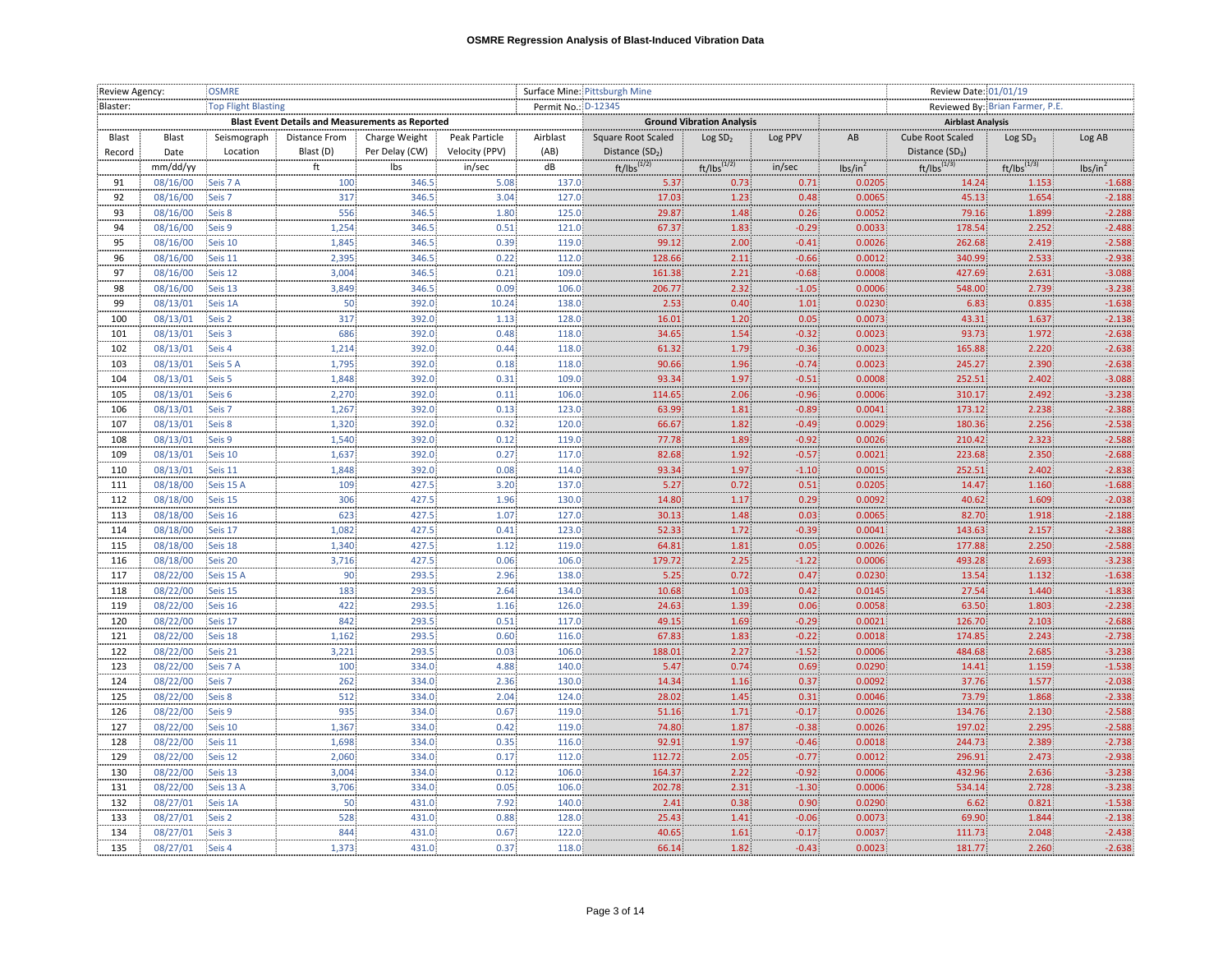| Review Agency: |                      | <b>OSMRE</b>               |                                                         |                |                | Surface Mine: Pittsburgh Mine |                             |                                  |                    |                     | Review Date: 01/01/19           |                     |                      |  |
|----------------|----------------------|----------------------------|---------------------------------------------------------|----------------|----------------|-------------------------------|-----------------------------|----------------------------------|--------------------|---------------------|---------------------------------|---------------------|----------------------|--|
| Blaster:       |                      | <b>Top Flight Blasting</b> |                                                         |                |                | Permit No.: D-12345           |                             |                                  |                    |                     | Reviewed By: Brian Farmer, P.E. |                     |                      |  |
|                |                      |                            | <b>Blast Event Details and Measurements as Reported</b> |                |                |                               |                             | <b>Ground Vibration Analysis</b> |                    |                     | <b>Airblast Analysis</b>        |                     |                      |  |
| Blast          | Blast                | Seismograph                | Distance From                                           | Charge Weight  | Peak Particle  | Airblast                      | Square Root Scaled          | Log SD <sub>2</sub>              | Log PPV            | AB                  | Cube Root Scaled                | Log SD <sub>3</sub> | Log AB               |  |
| Record         | Date                 | Location                   | Blast (D)                                               | Per Delay (CW) | Velocity (PPV) | (AB)                          | Distance (SD <sub>2</sub> ) |                                  |                    |                     | Distance $(SD_3)$               |                     |                      |  |
|                | mm/dd/yy             |                            | ft                                                      | Ibs            | in/sec         | dB                            | $ft/lbs^{(1/2)}$            | $ft/lbs^{(1/2)}$                 | in/sec             | lbs/in <sup>2</sup> | $ft/lbs^{(1/3)}$                | $ft/lbs^{(1/3)}$    | lbs/in <sup>2</sup>  |  |
| 136            | 08/27/01             | Seis 5 A                   | 1,954                                                   | 431.0          | 0.36           | 119.0                         | 94.12                       | 1.97                             | $-0.44$            | 0.0026              | 258.68                          | 2.413               | $-2.588$             |  |
| 137            | 08/27/01             | Seis 5                     | 2,006                                                   | 431.0          | 0.40           | 116.0                         | 96.63                       | 1.99                             | $-0.40$            | 0.0018              | 265.57                          | 2.424               | $-2.738$             |  |
| 138            | 08/27/01             | Seis <sub>6</sub>          | 2,428                                                   | 431.0          | 0.11           | 114.0                         | 116.95                      | 2.07                             | $-0.96$            | 0.0015              | 321.43                          | 2.507               | $-2.838$             |  |
| 139            | 08/27/01             | Seis 7                     | 1.267                                                   | 431.0          | 0.13.          | 123.0                         | 61.03                       | 1.79                             | $-0.89$            | 0.0041              | 167.73                          | 2.225               | $-2.388$             |  |
| 140            | 08/27/01             | Seis 8                     | 1,372                                                   | 431.0          | 0.66           | 127.0                         | 66.09                       | 1.82                             | $-0.18$            | 0.0065              | 181.63                          | 2.259               | $-2.188$             |  |
| 141            | 08/27/01             | Seis 9                     | 1,584                                                   | 431.0          | 0.23           | 117.0                         | 76.30                       | 1.88                             | $-0.64$            | 0.0021              | 209.70                          | 2.322               | $-2.688$             |  |
| 142            | 08/27/01             | Seis 10                    | 1,690                                                   | 431.0          | 0.43           | 124.0                         | 81.40                       | 1.91 <sup>3</sup>                | $-0.37$            | 0.0046              | 223.73                          | 2.350               | $-2.338$             |  |
| 143            | 08/27/01             | Seis 11                    | 1,954                                                   | 431.0          | 0.25           | 120.0                         | 94.12                       | 1.97                             | $-0.60$            | 0.0029              | 258.68                          | 2.413               | $-2.538$             |  |
| 144            | 08/29/01             | Seis <sub>7</sub>          | 1,056                                                   | 431.0          | 0.23           | 123.0                         | 50.87                       | 1.71                             | $-0.64$            | 0.0041              | 139.80                          | 2.146               | $-2.388$             |  |
| 145            | 08/29/01             | Seis 8                     | 1,109                                                   | 431.0          | 0.75           | 118.0                         | 53.42                       | 1.73                             | $-0.12$            | 0.0023              | 146.82                          | 2.167               | $-2.638$             |  |
| 146            | 08/29/01             | Seis 9                     | 1,320                                                   | 431.0          | 0.23           | 116.0                         | 63.58                       | 1.80                             | $-0.64$            | 0.0018              | 174.75                          | 2.242               | $-2.738$             |  |
| 147            | 08/29/01             | Seis 10                    | 1,584                                                   | 431.0          | 0.21           | 116.0                         | 76.30                       | 1.88                             | $-0.68$            | 0.0018              | 209.70                          | 2.322               | $-2.738$             |  |
| 148            | 08/29/01             | Seis 11                    | 1,748                                                   | 431.0          | 0.15           | 114.0                         | 84.20                       | 1.93                             | $-0.82$            | 0.0015              | 231.41                          | 2.364               | $-2.838$             |  |
| 149            | 08/29/01             | Seis 1A                    | 50                                                      | 418.0          | 9.20           | 136.0                         | 2.45                        | 0.39                             | 0.96               | 0.0183              | 6.69                            | 0.825               | $-1.738$             |  |
| 150            | 08/29/01             | Seis <sub>2</sub>          | 643                                                     | 418.0          | 0.47           | 130.0                         | 31.45                       | 1.50                             | $-0.33$            | 0.0092              | 86.00                           | 1.934               | $-2.038$             |  |
| 151            | 08/29/01             | Seis 3                     | 950                                                     | 418.0          | 0.36           | 124.0                         | 46.47                       | 1.67                             | $-0.44$            | 0.0046              | 127.06                          | 2.104               | $-2.338$             |  |
| 152            | 08/29/01             | Seis 4                     | 1,415                                                   | 418.0          | 0.33           | 120.0                         | 69.21                       | 1.84                             | $-0.48$            | 0.0029              | 189.25                          | 2.277               | $-2.538$             |  |
| 153            | 08/29/01             | Seis 5 A                   | 2,057                                                   | 418.0          | 0.18           | 118.0                         | 100.61                      | 2.00                             | $-0.74$            | 0.0023              | 275.11                          | 2.440               | $-2.638$             |  |
| 154            | 08/29/01             | Seis 5                     | 1,953                                                   | 418.0          | 0.20           | 109.0                         | 95.52                       | 1.98                             | $-0.70$            | 0.0008              | 261.20                          | 2.417               | $-3.088$             |  |
| 155            | 08/29/01             | Seis <sub>6</sub>          | 2,428                                                   | 418.0          | 0.08           | 109.0                         | 118.76                      | 2.07                             | $-1.10$            | 0.0008              | 324.73                          | 2.512               | $-3.088$             |  |
| 156            | 08/29/00             | Seis 7                     | 211                                                     | 338.0          | 4.08           | 131.0                         | 11.48                       | 1.06                             | 0.61               | 0.0103              | 30.29                           | 1.481               | $-1.988$             |  |
| 157            | 08/29/00             | Seis 7 A                   | 60                                                      | 338.0          | 5.08           | 142.0                         | 3.26                        | 0.51                             | 0.71               | 0.0365              | 8.61                            | 0.935               | $-1.438$             |  |
| 158            | 08/29/00             | Seis 8                     | 422                                                     | 338.0          | 2.40:          | 131.0                         | 22.95                       | 1.36                             | 0.38               | 0.0103              | 60.58                           | 1.782               | $-1.988$             |  |
| 159            | 08/29/00             | Seis 9                     | 792                                                     | 338.0          | 0.70           | 120.0                         | 43.08                       | 1.63                             | $-0.15$            | 0.0029              | 113.70                          | 2.056               | $-2.538$             |  |
| 160            | 08/29/00             | Seis 10                    | 1,267                                                   | 338.0          | 0.45           | 117.0                         | 68.92                       | 1.84                             | $-0.35$            | 0.0021              | 181.89                          | 2.260               | $-2.688$             |  |
| 161            | 08/29/00             | Seis 11                    | 1,531                                                   | 338.0<br>338.0 | 0.31<br>0.15   | 116.0<br>109.0                | 83.28                       | 1.92<br>2.06                     | $-0.51$<br>$-0.82$ | 0.0018<br>0.0008    | 219.79<br>303.19                | 2.342<br>2.482      | $-2.738$<br>$-3.088$ |  |
| 162            | 08/29/00             | Seis 12                    | 2,112                                                   |                |                | 106.0                         | 114.88<br>157.96            |                                  | $-0.96$            |                     | 416.89                          | 2.620               | $-3.238$             |  |
| 163<br>164     | 08/29/00<br>08/29/00 | Seis 13<br>Seis 14         | 2,904<br>3,643                                          | 338.0<br>338.0 | 0.11<br>0.08   | 106.0                         | 198.15                      | 2.20<br>2.30                     | $-1.10$            | 0.0006<br>0.0006    | 522.98                          | 2.718               | $-3.238$             |  |
| 165            | 09/01/00             | Seis 7                     | 158                                                     | 496.5          | 5.08           | 133.0                         | 7.09                        | 0.85                             | 0.71               | 0.0130              | 19.95                           | 1.300               | $-1.888$             |  |
| 166            | 09/01/00             | Seis 8                     | 369                                                     | 496.5          | 2.76           | 132.0                         | 16.56                       | 1.22                             | 0.44               | 0.0115              | 46.60                           | 1.668               | $-1.938$             |  |
| 167            | 09/01/00             | Seis 9                     | 739                                                     | 496.5          | 0.77           | 123.0                         | 33.17                       | 1.52                             | $-0.11$            | 0.0041              | 93.33                           | 1.970               | $-2.388$             |  |
| 168            | 09/01/00             | Seis 10                    | 1,215                                                   | 496.5          | 0.45           | 120.0                         | 54.53                       | 1.74                             | $-0.35$            | 0.0029              | 153.44                          | 2.186               | $-2.538$             |  |
| 169            | 09/01/00             | Seis 11                    | 1,479                                                   | 496.5          | 0.36           | 116.0                         | 66.38                       | 1.82                             | $-0.44$            | 0.0018              | 186.78                          | 2.271               | $-2.738$             |  |
| 170            | 09/01/00             | Seis 12                    | 2,059                                                   | 496.5          | 0.16           | 112.0                         | 92.41                       | 1.97                             | $-0.80$            | 0.0012              | 260.03                          | 2.415               | $-2.938$             |  |
| 171            | 09/01/00             | Seis 13                    | 2,904                                                   | 496.5          | 0.08           | 109.0                         | 130.33                      | 2.12                             | $-1.10$            | 0.0008              | 366.74                          | 2.564               | $-3.088$             |  |
| 172            | 09/21/00             | Seis 15 A                  | 100                                                     | 481.5          | 5.04           | 138.0                         | 4.56                        | 0.66                             | 0.70               | 0.0230              | 12.76                           | 1.106               | $-1.638$             |  |
| 173            | 09/21/00             | Seis 15                    | 729                                                     | 481.5          | 0.98:          | 126.0                         | 33.22                       | 1.52                             | $-0.01$            | 0.0058              | 93.01                           | 1.969               | $-2.238$             |  |
| 174            | 09/21/00             | Seis 16                    | 980                                                     | 481.5          | 1.16           | 122.0                         | 44.66                       | 1.65                             | 0.06               | 0.0037              | 125.03                          | 2.097               | $-2.438$             |  |
| 175            | 09/21/00             | Seis 17                    | 1,214                                                   | 481.5          | 0.39           | 119.0                         | 55.32                       | 1.74                             | $-0.41$            | 0.0026              | 154.89                          | 2.190               | $-2.588$             |  |
| 176            | 09/21/00             | Seis 18                    | 1,478                                                   | 481.5          | 0.57           | 117.0                         | 67.36                       | 1.83                             | $-0.24$            | 0.0021              | 188.57                          | 2.275               | $-2.688$             |  |
| 177            | 09/21/00             | Seis 19                    | 3,062                                                   | 481.5          | 0.06           | 106.0                         | 139.54                      | 2.14                             | $-1.22$            | 0.0006              | 390.67                          | 2.592               | $-3.238$             |  |
| 178            | 09/21/00             | Seis 21                    | 3,332                                                   | 481.5          | 0.03           | 123.0                         | 151.85                      | 2.18                             | $-1.52$            | 0.0041              | 425.11                          | 2.629               | $-2.388$             |  |
| 179            | 09/16/00             | Seis 15                    | 255                                                     | 375.5          | 1.80           | 131.0                         | 13.16                       | 1.12                             | 0.26               | 0.0103              | 35.35                           | 1.548               | $-1.988$             |  |
| 180            | 09/16/00             | Seis 16                    | 528                                                     | 375.5          | 1.64           | 124.0                         | 27.25                       | 1.44                             | 0.21               | 0.0046              | 73.19                           | 1.864               | $-2.338$             |  |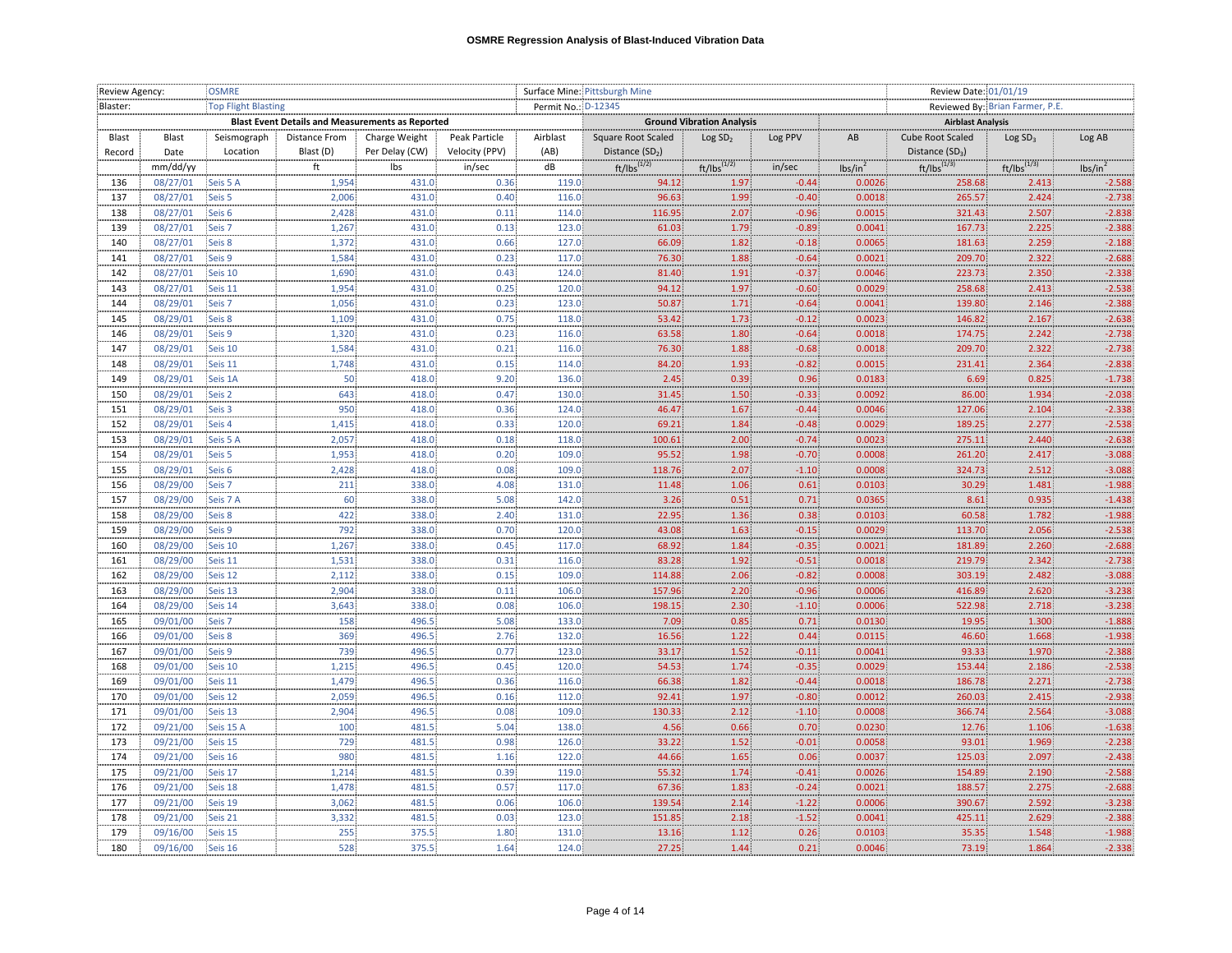| Review Agency:  |               | <b>OSMRE</b>               |                                                         |                                 |                                 |                     | Surface Mine: Pittsburgh Mine           |                                  |           |                   | Review Date: 01/01/19                 |                                 |               |
|-----------------|---------------|----------------------------|---------------------------------------------------------|---------------------------------|---------------------------------|---------------------|-----------------------------------------|----------------------------------|-----------|-------------------|---------------------------------------|---------------------------------|---------------|
| Blaster:        |               | <b>Top Flight Blasting</b> |                                                         |                                 |                                 | Permit No.: D-12345 |                                         |                                  |           |                   |                                       | Reviewed By: Brian Farmer, P.E. |               |
|                 |               |                            | <b>Blast Event Details and Measurements as Reported</b> |                                 |                                 |                     |                                         | <b>Ground Vibration Analysis</b> |           |                   | <b>Airblast Analysis</b>              |                                 |               |
| Blast<br>Record | Blast<br>Date | Seismograph<br>Location    | Distance From<br>Blast (D)                              | Charge Weight<br>Per Delay (CW) | Peak Particle<br>Velocity (PPV) | Airblast<br>(AB)    | Square Root Scaled<br>Distance $(SD_2)$ | Log SD <sub>2</sub>              | Log PPV   | AB                | Cube Root Scaled<br>Distance $(SD_3)$ | Log SD <sub>3</sub>             | Log AB        |
|                 | mm/dd/yy      |                            | ft                                                      | lbs                             | in/sec                          | dB                  | ft/lbs <sup>(1/2)</sup>                 | $ft/lbs^{(1/2)}$                 | in/sec    | $\text{lbs/in}^2$ | $ft/lbs^{(1/3)}$                      | $ft/lbs^{(1/3)}$                | $\frac{1}{5}$ |
| 181             | 09/16/00      | Seis 17                    | 899                                                     | 375.5                           | 0.56                            | 119.0               | 46.39                                   | 1.67                             | $-0.25$   | 0.0026            |                                       | 2.096                           | $-2.588$      |
| 182             | 09/16/00      | Seis 18                    | 1,162                                                   | 375.5                           | 0.60                            | 117.0               | 59.97                                   | 1.78                             | $-0.22$   | 0.0021            | 124.61<br>161.07                      | 2.207                           | $-2.688$      |
| 183             | 09/16/00      | Seis 19                    | 2,791                                                   | 375.5                           | 0.05                            | 109.0               | 144.03                                  | 2.16                             | $-1.30$   | 0.0008            | 386.86                                | 2.588                           | $-3.088$      |
| 184             | 09/16/00      | Seis 21                    | 3,274                                                   | 375.5                           | 0.03                            | 106.0               | 168.96                                  | 2.23                             | $-1.52$   | 0.0006            | 453.81                                | 2.657                           | $-3.238$      |
| 185             |               |                            |                                                         |                                 |                                 |                     | $\#N/A$                                 | $\#N/A$                          | #N/A :    | $\#N/A$           | H N/A                                 | $\#N/A$                         | $\#N/A$       |
| 186             |               |                            |                                                         |                                 |                                 |                     | ŧN/A i                                  | #N/A I                           | N/A I     | $\#N/A$           | tN/A ‡                                | $\#N/A$                         | #N/A          |
| 187             |               |                            |                                                         |                                 |                                 |                     |                                         |                                  |           |                   | N/A                                   |                                 |               |
| 188             |               |                            |                                                         |                                 |                                 |                     |                                         |                                  |           |                   |                                       |                                 |               |
| 189             |               |                            |                                                         |                                 |                                 |                     |                                         |                                  |           |                   |                                       |                                 |               |
| 190             |               |                            |                                                         |                                 |                                 |                     |                                         |                                  |           |                   |                                       |                                 |               |
| 191             |               |                            |                                                         |                                 |                                 |                     |                                         |                                  |           |                   |                                       |                                 |               |
| 192             |               |                            |                                                         |                                 |                                 |                     |                                         |                                  |           |                   |                                       |                                 |               |
| 193             |               |                            |                                                         |                                 |                                 |                     |                                         |                                  |           |                   |                                       |                                 |               |
| 194             |               |                            |                                                         |                                 |                                 |                     |                                         |                                  |           |                   |                                       |                                 |               |
| 195             |               |                            |                                                         |                                 |                                 |                     |                                         |                                  |           |                   |                                       |                                 |               |
| 196             |               |                            |                                                         |                                 |                                 |                     |                                         |                                  | #N/A L    |                   | #N/A±                                 |                                 | #N/A          |
| 197             |               |                            |                                                         |                                 |                                 |                     | #N/A 1                                  | $\#N/A$                          | #N/A 1    | $\#N/A$           | #N/A <u>_</u>                         | H N/A                           | #N/A          |
| 198             |               |                            |                                                         |                                 |                                 |                     | #N/A L                                  |                                  | 'N/A F    | $\#N/A$           | #N/A L                                | $H N / \Delta$                  | #N/A          |
| 199             |               |                            |                                                         |                                 |                                 |                     |                                         |                                  |           |                   |                                       |                                 |               |
| 200             |               |                            |                                                         |                                 |                                 |                     |                                         |                                  |           |                   |                                       |                                 |               |
| 201             |               |                            |                                                         |                                 |                                 |                     |                                         |                                  |           |                   |                                       |                                 |               |
| 202             |               |                            |                                                         |                                 |                                 |                     |                                         |                                  |           |                   |                                       |                                 |               |
| 203             |               |                            |                                                         |                                 |                                 |                     |                                         |                                  |           |                   |                                       |                                 |               |
| 204             |               |                            |                                                         |                                 |                                 |                     |                                         |                                  |           |                   |                                       |                                 |               |
| 205             |               |                            |                                                         |                                 |                                 |                     |                                         |                                  |           |                   |                                       |                                 |               |
| 206             |               |                            |                                                         |                                 |                                 |                     |                                         |                                  |           |                   |                                       |                                 |               |
| 207             |               |                            |                                                         |                                 |                                 |                     |                                         |                                  |           |                   |                                       |                                 |               |
| 208             |               |                            |                                                         |                                 |                                 |                     |                                         |                                  |           |                   |                                       |                                 |               |
| 209             |               |                            |                                                         |                                 |                                 |                     | $\#N/A$                                 |                                  | $\#N/A +$ | $\#N/A$           | $\#N/A$                               | $\#N/2$                         | #N/A          |
| 210             |               |                            |                                                         |                                 |                                 |                     | #N/A L                                  | $\#N/A$                          | #N/A‡     | $\#N/A$           | #N/A L                                | H N/A                           | #N/A          |
| 211             |               |                            |                                                         |                                 |                                 |                     |                                         |                                  |           |                   |                                       |                                 |               |
| 212<br>213      |               |                            |                                                         |                                 |                                 |                     |                                         |                                  |           |                   |                                       |                                 |               |
|                 |               |                            |                                                         |                                 |                                 |                     |                                         |                                  |           |                   |                                       |                                 |               |
| 214<br>215      |               |                            |                                                         |                                 |                                 |                     |                                         |                                  |           |                   |                                       |                                 |               |
| 216             |               |                            |                                                         |                                 |                                 |                     |                                         |                                  |           |                   |                                       |                                 |               |
| 217             |               |                            |                                                         |                                 |                                 |                     |                                         |                                  |           |                   |                                       |                                 |               |
| 218             |               |                            |                                                         |                                 |                                 |                     |                                         |                                  |           |                   |                                       |                                 |               |
| 219             |               |                            |                                                         |                                 |                                 |                     |                                         |                                  |           |                   |                                       |                                 |               |
| 220             |               |                            |                                                         |                                 |                                 |                     |                                         |                                  |           |                   |                                       |                                 |               |
|                 |               |                            |                                                         |                                 |                                 |                     |                                         |                                  |           |                   |                                       |                                 |               |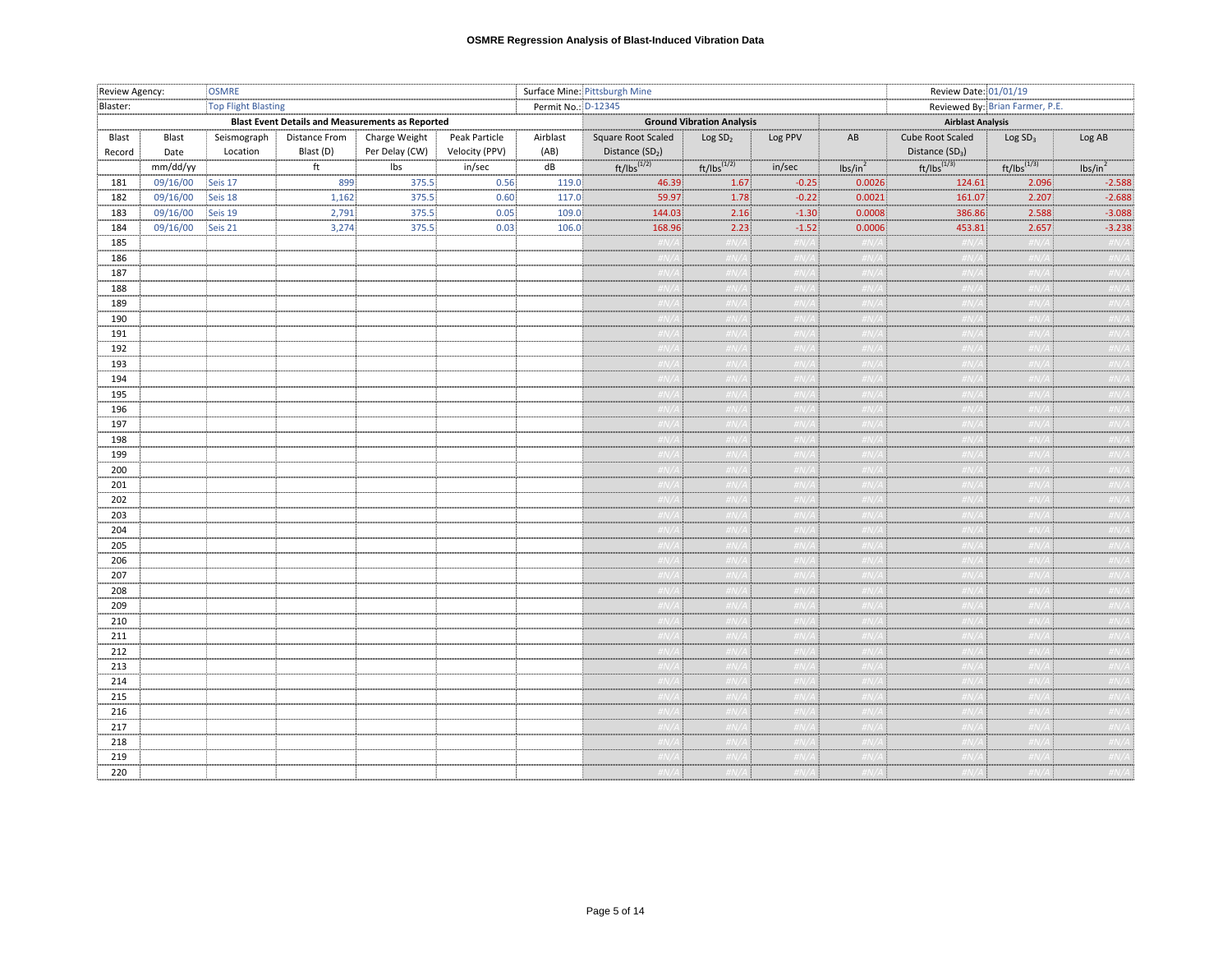#### **OSMRE Blast-Induced Vibration Data Evaluation**

| Mine:    | Pittsburgh Mine     | Review Agency: OSMRE  |                                  |
|----------|---------------------|-----------------------|----------------------------------|
| Permit:  | D-12345             | Review Date: 01/01/19 |                                  |
| Blaster: | Top Flight Blasting |                       | Performed By: Brian Farmer, P.E. |



The blast event data was collected intermittently between the following dates: 07/27/00 and 08/29/01.

|                        |             | The Best Fit Line and Upper Bound Line (95% Confidence) may be approximated using the following equation: |
|------------------------|-------------|-----------------------------------------------------------------------------------------------------------|
|                        | where $A =$ | 37.18, y-intercept for Best Fit Line at $SD_2 = 1.0$                                                      |
| $PPV = A \times SD2-B$ | or $A =$    | 112.57, y-intercept for Upper Bound Line (95% Confidence) at $SD_2 = 1.0$                                 |
|                        | and $B =$   | -1.16, slope of the Best Fit Line and Upper Bound Line                                                    |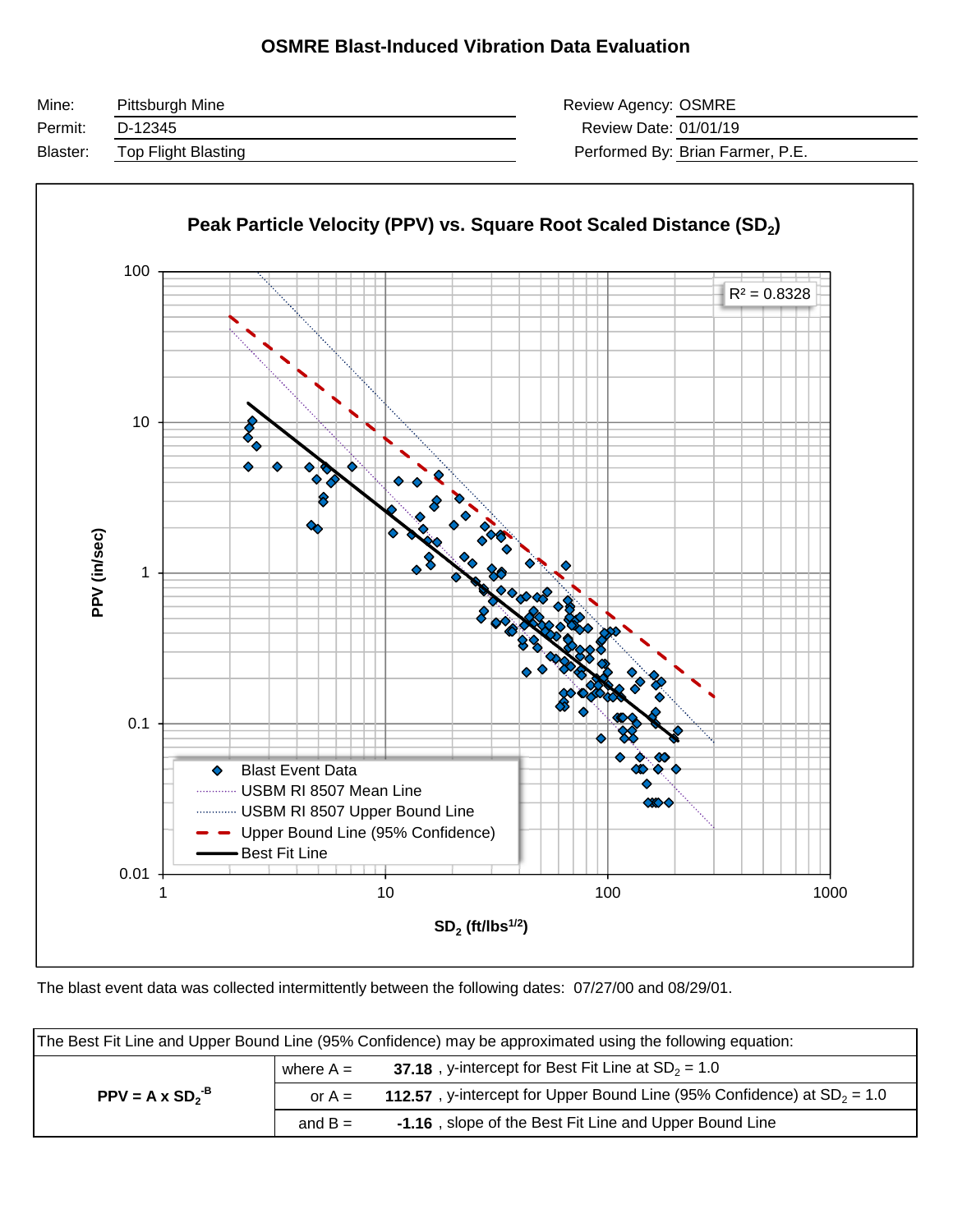#### **OSMRE Blast-Induced Vibration Data Evaluation**





The blast event data was collected intermittently between the following dates: 07/27/00 and 08/29/01.

|                       |             | The Best Fit Line and Upper Bound Line (95% Confidence) may be approximated using the following equation: |
|-----------------------|-------------|-----------------------------------------------------------------------------------------------------------|
|                       | where $A =$ | <b>0.220</b> , y-intercept for Best Fit Line at $SD_3 = 1.0$                                              |
| $AB = A \times SD3-B$ | or $A =$    | <b>0.479</b> , y-intercept for Upper Bound Line (95% Confidence) at $SD_3 = 1.0$                          |
|                       | and $B =$   | -0.883, slope of the Best Fit Line and Upper Bound Line                                                   |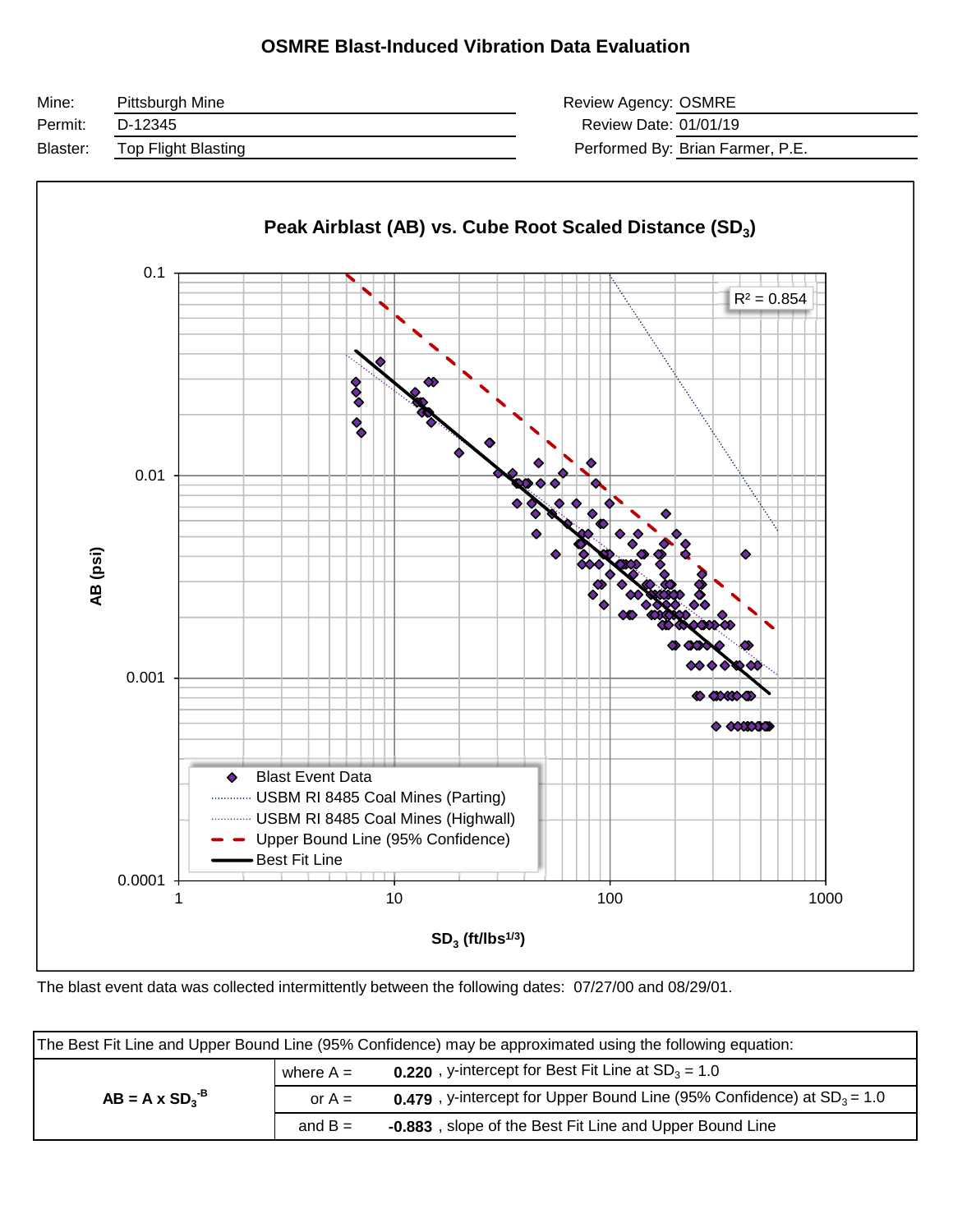| Review Agency: |          | <b>OSMRE</b>        |                                             |                |                     | Surface Mine: Pittsburgh Mine |                    |                                  |         | Review Date: 01/01/19 |                                 |        |
|----------------|----------|---------------------|---------------------------------------------|----------------|---------------------|-------------------------------|--------------------|----------------------------------|---------|-----------------------|---------------------------------|--------|
| Blaster:       |          | Top Flight Blasting |                                             |                | Permit No.: D-12345 |                               |                    |                                  |         |                       | Reviewed By: Brian Farmer, P.E. |        |
|                |          |                     | <b>Blast Event Details and Measurements</b> |                |                     |                               |                    | <b>Ground Vibration Analysis</b> |         |                       | <b>Airblast Analysis</b>        |        |
| Record         | Date     | Seismograph         | <b>Distance From</b>                        | Charge Weight  | Peak Particle       | Airblast                      | Square Root Scaled | Log SD <sub>2</sub>              | Log PPV | Cube Root Scaled      | Log SD <sub>3</sub>             | Log AB |
|                |          | Location            | Blast (D)                                   | Per Delay (CW) | Velocity (PPV)      | (AB)                          | Distance $(SD2)$   |                                  |         | Distance $(SD_3)$     |                                 |        |
|                | mm/dd/yy |                     | ${\sf m}$                                   | kg             | mm/sec              | Pa                            | $m/kg^{(1/2)}$     | $m/kg^{(1/2)}$                   | mm/sec  | $m/kg^{(1/3)}$        | $m/kg^{(1/3)}$                  | Pa     |
| 1              | 04/15/01 | Seis 15 A           | 15.2                                        | 193.46         | 129.03              | 178.20                        | 1.10:              | 0.04.                            | 2.11    | 2.64                  | 0.421                           | 2.251  |
| $\overline{2}$ | 04/15/01 | Seis 15             | 109.4                                       | 193.46         | 113.79              | 63.23                         | 7.87               | $0.90 -$                         | 2.06    | 18.92                 | 1.277                           | 1.801  |
| $\overline{3}$ | 04/15/01 | Seis 16             | 207.3                                       | 193.46         | 45.72               | 39.89                         | 14.90              | 1.17                             | 1.66    | 35.84                 | 1.554                           | 1.601  |
| $\overline{4}$ | 04/15/01 | Seis 17             | 303.3                                       | 193.46         | 17.53               | 25.17                         | 21.80              | 1.34                             | 1.24    | 52.44                 | 1.720                           | 1.401  |
| -5             | 04/15/01 | Seis 18             | 370.0                                       | 193.46         | 9.65                | 17.82                         | 26.60              | 1.42                             | 0.98    | 63.98                 | 1.806                           | 1.251  |
| 6              | 04/15/01 | Seis 19             | 885.1                                       | 193.46         | 1.27                | 7.96                          | 63.64              | 1.80                             | 0.10    | 153.04                | 2.185                           | 0.901  |
| 7              | 04/15/01 | Seis 21             | 997.9                                       | 193.46         | 0.76                | 5.64                          | 71.75              | 1.86                             | $-0.12$ | 172.54                | 2.237                           | 0.751  |
| 8              | 07/20/01 | Seis 1A             | 15.2                                        | 163.29         | 176.78              | 112.44                        | 1.19               | 0.08                             | 2.25    | 2.79                  | 0.445                           | 2.051  |
| 9              | 07/20/01 | Seis 2A             | 98.8                                        | 163.29         | 40.64               | 35.56                         | 7.73               | 0.89                             | 1.61    | 18.07                 | 1.257                           | 1.551  |
| 10             | 07/20/01 | Seis 3              | 216.7                                       | 163.29         | 10.92               | 22.43                         | 16.96              | 1.23                             | 1.04    | 39.65                 | 1.598                           | 1.351  |
| 11             | 07/20/01 | Seis 4              | 337.7                                       | 163.29         | 6.86                | 14.16                         | 26.43              | 1.42                             | 0.84    | 61.79                 | 1.791                           | 1.151  |
| 12             | 07/20/01 | Seis 5A             | 394.7                                       | 163.29         | 6.10:               | 12.62                         | 30.89              | 1.49                             | 0.79    | 72.22                 | 1.859                           | 1.101  |
| 13             | 07/20/01 | Seis 5              | 515.1                                       | 163.29         | 5.08                | 7.96                          | 40.31              | 1.61                             | 0.71    | 94.24                 | 1.974                           | 0.901  |
| 14             | 07/20/01 | Seis 6              | 676.0                                       | 163.29         | 2.29                | 5.64                          | 52.90              | 1.72                             | 0.36    | 123.69                | 2.092                           | 0.751  |
| 15             | 07/20/01 | Seis 15             | 177.4                                       | 163.29         | 24.13               | 79.60                         | 13.88              | 1.14                             | 1.38    | 32.46                 | 1.511                           | 1.901  |
| 16             | 07/20/01 | Seis 16             | 292.6                                       | 163.29         | 11.43               | 35.56                         | 22.90              | 1.36                             | 1.06    | 53.53                 | 1.729                           | 1.551  |
| 17             | 07/20/01 | Seis 17             | 370.0                                       | 163.29         | 6.60                | 25.17                         | 28.96              | 1.46                             | 0.82    | 67.70                 | 1.831                           | 1.401  |
| 18             | 07/20/01 | Seis 18             | 434.6                                       | 163.29         | 7.11                | 15.88                         | 34.01              | 1.53                             | 0.85    | 79.52                 | 1.900                           | 1.201  |
| 19             | 07/20/01 | Seis 19             | 1,046.1                                     | 163.29         | 1.52                | 7.96                          | 81.86              | 1.91                             | 0.18    | 191.38                | 2.282                           | 0.901  |
| 20             | 07/21/01 | Seis 2              | 120.7                                       | 163.97         | 23.88               | 63.23                         | 9.43               | 0.97                             | 1.38    | 22.05                 | 1.343                           | 1.801  |
| 21             | 07/21/01 | Seis 3              | 241.4                                       | 163.97         | 8.38                | 35.56                         | 18.85              | 1.28                             | 0.92    | 44.10                 | 1.644                           | 1.551  |
| 22             | 07/21/01 | Seis 4              | 386.2                                       | 163.97         | 12.45               | 31.69                         | 30.16              | 1.48                             | 1.10    | 70.56                 | 1.849                           | 1.501  |
| 23             | 07/21/01 | Seis 5 A            | 486.2                                       | 163.97         | 4.57                | 28.24                         | 37.97              | $1.58\,$                         | 0.66    | 88.82                 | 1.949                           | 1.451  |
| 24             | 07/21/01 | Seis 5              | 579.1                                       | 163.97         | 3.81                | 19.99                         | 45.23              | 1.66                             | 0.58    | 105.81                | 2.025                           | 1.301  |
| 25             | 07/21/01 | Seis 15             | 193.2                                       | 163.97         | 25.91               | 25.17                         | 15.09              | 1.18                             | 1.41    | 35.31                 | 1.548                           | 1.401  |
| 26             | 07/21/01 | Seis 16             | 257.3                                       | 163.97         | 12.95               | 25.17                         | 20.09              | 1.30                             | 1.11    | 47.00                 | 1.672                           | 1.401  |
| 27             | 07/21/01 | Seis 2*             | 160.9                                       | 163.97         | 19.30               | 35.56                         | 12.57              | 1.10                             | 1.29    | 29.40                 | 1.468                           | 1.551  |
| 28             | 07/21/01 | Seis 3*             | 239.6                                       | 163.97         | 9.14                | 25.17                         | 18.71              | 1.27                             | 0.96    | 43.77                 | 1.641                           | 1.401  |
| 29             | 07/21/01 | Seis 4*             | 418.2                                       | 163.97         | 12.45               | 19.99                         | 32.66              | 1.51                             | 1.10    | 76.40                 | 1.883                           | 1.301  |
| 30             | 07/21/01 | Seis 5 A*           | 579.1                                       | 163.97         | 5.59                | 22.43                         | 45.23              | 1.66                             | 0.75    | 105.81                | 2.025                           | 1.351  |
| 31             | 07/21/01 | Seis 5*             | 563.3                                       | 163.97         | 6.35                | 10.02                         | 43.99              | 1.64                             | 0.80    | 102.91                | 2.012                           | 1.001  |
| 32             | 07/21/01 | Seis 15*            | 80.5                                        | 163.97         | 101.60              | 50.22                         | 6.28               | 0.80                             | 2.01    | 14.70                 | 1.167                           | 1.701  |
| 33             | 07/21/01 | Seis 16*            | 160.9                                       | 163.97         | 14.22               | 25.17                         | 12.57              | 1.10                             | 1.15    | 29.40                 | 1.468                           | 1.401  |
| 34             | 07/21/01 | Seis 17*            | 267.6                                       | 163.97         | 11.68               | 14.16                         | 20.90              | 1.32:                            | 1.07    | 48.89                 | 1.689                           | 1.151  |
| 35             | 07/21/01 | Seis 18*            | 428.9                                       | 163.97         | 5.59                | 14.16                         | 33.49              | 1.52:                            | 0.75    | 78.35                 | 1.894                           | 1.151  |
| 36             | 07/21/01 | Seis 19*            | 952.5                                       | 163.97         | 2.54                | 5.64                          | 74.38              | 1.87                             | 0.40    | 174.02                | 2.241                           | 0.751  |
| 37             | 07/27/00 | Seis 1              | 27.4                                        | 170.32         | 52.83               | 178.20                        | 2.10               | 0.32                             | 1.72    | 4.95                  | 0.694                           | 2.251  |
| 38             | 07/27/00 | Seis 2              | 91.4                                        | 170.32         | 41.66               | 63.23                         | 7.01               | 0.85                             | 1.62    | 16.50                 | 1.217                           | 1.801  |
| 39             | 07/27/00 | Seis 3              | 213.4                                       | 170.32         | 10.41               | 28.24                         | 16.35              | 1.21                             | 1.02    | 38.49                 | 1.585                           | 1.451  |
| 40             | 07/27/00 | Seis 4              | 374.9                                       | 170.32         | 4.06                | 17.82                         | 28.73              | 1.46                             | 0.61    | 67.63                 | 1.830                           | 1.251  |
| 41             | 07/27/00 | Seis 5              | 670.6                                       | 170.32         | 1.52                | 12.62                         | 51.38              | 1.71                             | 0.18    | 120.97                | 2.083                           | 1.101  |
| 42             | 07/27/00 | Seis 6              | 792.5                                       | 170.32         | 1.27                | 12.62                         | 60.72              | 1.78                             | 0.10    | 142.97                | 2.155                           | 1.101  |
| 43             | 07/31/00 | Seis 1A             | 28.3                                        | 158.76         | 49.78               | 158.82                        | 2.25               | 0.35                             | 1.70    | 5.24                  | 0.719                           | 2.201  |
| 44             | 07/31/00 | Seis 1              | 89.6                                        | 158.76         | 32.51               | 63.23                         | 7.11               | 0.85                             | 1.51    | 16.55                 | 1.219                           | 1.801  |
| 45             | 07/31/00 | Seis 2              | 153.6                                       | 158.76         | 12.70               | 31.69                         | 12.19              | 1.09 <sup>1</sup>                | 1.10    | 28.37                 | 1.453                           | 1.501  |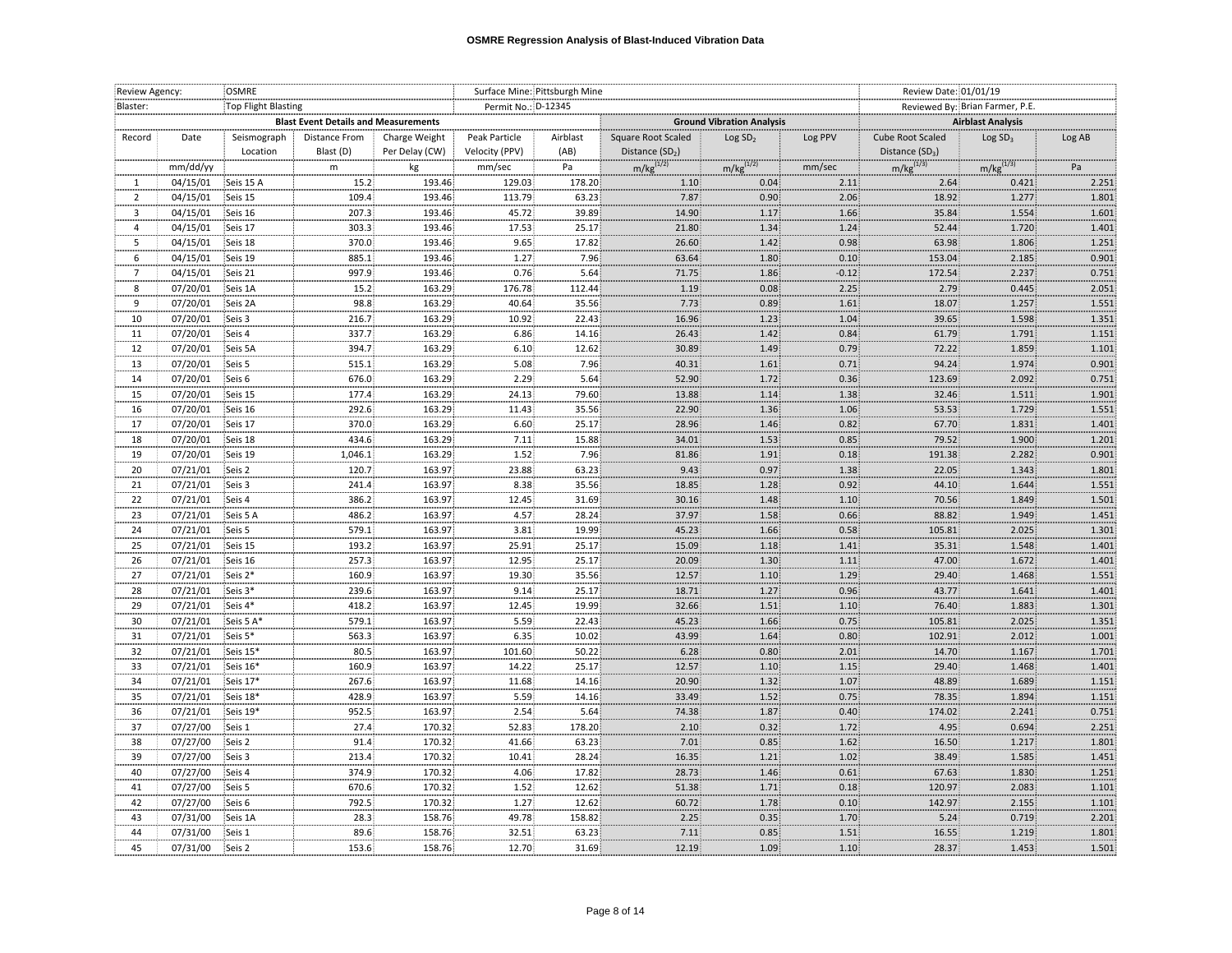| Review Agency: |                     | OSMRE       |                                             |                     |                | Surface Mine: Pittsburgh Mine |                             |                                  |                                 | Review Date: 01/01/19       |                     |        |
|----------------|---------------------|-------------|---------------------------------------------|---------------------|----------------|-------------------------------|-----------------------------|----------------------------------|---------------------------------|-----------------------------|---------------------|--------|
| Blaster:       | Top Flight Blasting |             |                                             | Permit No.: D-12345 |                |                               |                             |                                  | Reviewed By: Brian Farmer, P.E. |                             |                     |        |
|                |                     |             | <b>Blast Event Details and Measurements</b> |                     |                |                               |                             | <b>Ground Vibration Analysis</b> |                                 | <b>Airblast Analysis</b>    |                     |        |
| Record         | Date                | Seismograph | Distance From                               | Charge Weight       | Peak Particle  | Airblast                      | Square Root Scaled          | Log SD <sub>2</sub>              | Log PPV                         | Cube Root Scaled            | Log SD <sub>3</sub> | Log AB |
|                |                     | Location    | Blast (D)                                   | Per Delay (CW)      | Velocity (PPV) | (AB)                          | Distance (SD <sub>2</sub> ) |                                  |                                 | Distance (SD <sub>3</sub> ) |                     |        |
|                | mm/dd/yy            |             | m                                           | kg                  | mm/sec         | Pa                            | $m/kg^{(1/2)}$              | $m/kg^{(1/2)}$                   | mm/sec                          | $m/kg^{(1/3)}$              | $m/kg^{(1/3)}$      | Pa     |
| 46             | 07/31/00            | Seis 3      | 275.5                                       | 158.76              | 8.13           | 22.43                         | 21.87                       | 1.34                             | 0.91                            | 50.89                       | 1.707               | 1.351  |
| 47             | 07/31/00            | Seis 4      | 437.1                                       | 158.76              | 4.06           | 35.56                         | 34.69                       | 1.54                             | 0.61                            | 80.72                       | 1.907               | 1.551  |
| 48             | 07/31/00            | Seis 5 A    | 732.7                                       | 158.76              | 2.29           | 12.62                         | 58.15                       | 1.76                             | 0.36                            | 135.32                      | 2.131               | 1.101  |
| 49             | 07/31/00            | Seis 5      | 854.7                                       | 158.76              | 1.02           | 7.96                          | 67.83                       | 1.83                             | 0.01                            | 157.84                      | 2.198               | 0.901  |
| 50             | 08/03/01            | Seis 2      | 80.5                                        | 165.56              | 26.67          | 63.23                         | 6.25                        | 0.80                             | 1.43                            | 14.65                       | 1.166               | 1.801  |
| 51             | 08/03/01            | Seis 3      | 216.4                                       | 165.56              | 10.41          | 28.24                         | 16.82                       | 1.23                             | 1.02                            | 39.41                       | 1.596               | 1.451  |
| 52             | 08/03/01            | Seis 4      | 321.9                                       | 165.56              | 7.11           | 19.99                         | 25.01                       | 1.40                             | 0.85                            | 58.62                       | 1.768               | 1.301  |
| 53             | 08/03/01            | Seis 5 A    | 515.1                                       | 165.56              | 4.06           | 10.02                         | 40.03                       | $1.60\,$                         | 0.61                            | 93.81                       | 1.972               | 1.001  |
| 54             | 08/03/01            | Seis 6      | 981.5                                       | 165.56              | 1.27           | 7.96                          | 76.28                       | 1.88                             | 0.10                            | 178.74                      | 2.252               | 0.901  |
| 55             | 08/03/01            | Seis 15     | 216.4                                       | 165.56              | 18.80          | 50.22                         | 16.82                       | 1.23                             | 1.27                            | 39.41                       | 1.596               | 1.701  |
| 56             | 08/03/01            | Seis 16     | 251.2                                       | 165.56              | 5.59           | 25.17                         | 19.52                       | 1.29                             | 0.75                            | 45.74                       | 1.660               | 1.401  |
| 57             | 08/03/01            | Seis 17     | 370.0                                       | 165.56              | 3.56           | 14.16                         | 28.76                       | 1.46                             | 0.55                            | 67.39                       | 1.829               | 1.151  |
| 58             | 08/03/01            | Seis 18     | 437.7                                       | 165.56              | 7.87           | 10.02                         | 34.02                       | 1.53                             | 0.90 <sub>1</sub>               | 79.71                       | 1.902               | 1.001  |
| 59             | 08/03/01            | Seis 19     | 981.5                                       | 165.56              | 1.27           | 5.64                          | 76.28                       | 1.88                             | 0.10                            | 178.74                      | 2.252               | 0.751  |
| 60             | 08/03/00            | Seis 1 A    | 30.5 <sub>1</sub>                           | 187.79              | 106.68         | 141.55                        | 2.22                        | 0.35                             | 2.03                            | 5.32                        | 0.726               | 2.151  |
| 61             | 08/03/00            | Seis 1      | 171.6                                       | 187.79              | 20.07          | 28.24                         | 12.52                       | 1.10                             | 1.30                            | 29.97                       | 1.477               | 1.451  |
| 62             | 08/03/00            | Seis 2      | 189.0                                       | 187.79              | 16.51          | 17.82                         | 13.79                       | 1.14                             | 1.22                            | 33.00                       | 1.519               | 1.251  |
| 63             | 08/03/00            | Seis 3      | 261.2                                       | 187.79              | 11.43          | 14.16                         | 19.06                       | 1.28                             | 1.06                            | 45.61                       | 1.659               | 1.151  |
| 64             | 08/03/00            | Seis 4      | 422.8                                       | 187.79              | 4.06           | 17.82                         | 30.85                       | 1.49                             | 0.61                            | 73.82                       | 1.868               | 1.251  |
| 65             | 08/03/00            | Seis 5 A    | 655.3                                       | 187.79              | 3.81           | 12.62                         | 47.82                       | 1.68                             | 0.58                            | 114.44                      | 2.059               | 1.101  |
| 66             | 08/03/00            | Seis 5      | 685.8                                       | 187.79              | 2.79           | 5.64                          | 50.05                       | 1.70:                            | 0.45                            | 119.76                      | 2.078               | 0.751  |
| 67             | 08/03/00            | Seis 6      | 838.2                                       | 187.79              | 2.54           | 5.64                          | 61.17                       | 1.79                             | 0.40                            | 146.37                      | 2.165               | 0.751  |
| 68             | 08/04/00            | Seis 1      | 55.8                                        | 129.50              | 46.74          | 100.21                        | 4.90                        | 0.69                             | 1.67                            | 11.02                       | 1.042               | 2.001  |
| 69             | 08/04/00            | Seis 1A     | 30.5                                        | 129.50              | 106.68         | 199.95                        | 2.68                        | 0.43                             | 2.03                            | 6.02                        | 0.780               | 2.301  |
| 70             | 08/04/00            | Seis 2      | 116.7                                       | 129.50              | 32.51          | 50.22                         | 10.26                       | $1.01$                           | 1.51                            | 23.07                       | 1.363               | 1.701  |
| 71             | 08/04/00            | Seis 3      | 161.5                                       | 129.50              | 11.68          | 25.17                         | 14.20                       | 1.15                             | 1.07                            | 31.93                       | 1.504               | 1.401  |
| 72             | 08/04/00            | Seis 4      | 400.2                                       | 129.50              | 4.06           | 17.82                         | 35.17                       | 1.55                             | 0.61                            | 79.10                       | 1.898               | 1.251  |
| 73             | 08/04/00            | Seis 5 A    | 665.4                                       | 129.50              | 2.79           | 14.16                         | 58.47                       | 1.77                             | 0.45                            | 131.52                      | 2.119               | 1.151  |
| 74             | 08/04/00            | Seis 5      | 878.7                                       | 129.50              | 1.52           | 10.02                         | 77.22                       | 1.89                             | 0.18                            | 173.69                      | 2.240               | 1.001  |
| 75             | 08/04/00            | Seis 6      | 848.3                                       | 129.50              | 0.76           | 10.02                         | 74.54                       | 1.87                             | $-0.12$                         | 167.66                      | 2.224               | 1.001  |
| 76             | 08/08/00            | Seis 7 A    | 30.5                                        | 139.71              | 100.58         | 126.16                        | 2.58                        | 0.41                             | 2.00                            | 5.87                        | 0.769               | 2.101  |
| 77             | 08/08/00            | Seis 7      | 115.2                                       | 139.71              | 79.25          | 28.24                         | 9.75                        | 0.99                             | 1.90                            | 22.20                       | 1.346               | 1.451  |
| 78             | 08/08/00            | Seis 8      | 188.1                                       | 139.71              | 36.58          | 19.99                         | 15.91                       | 1.20                             | 1.56                            | 36.24                       | 1.559               | 1.301  |
| 79             | 08/08/00            | Seis 9      | 400.8                                       | 139.71              | 12.95          | 10.02                         | 33.91                       | 1.53                             | 1.11                            | 77.24                       | 1.888               | 1.001  |
| 80             | 08/08/00            | Seis 10     | 580.9                                       | 139.71              | 10.41          | 10.02                         | 49.15                       | 1.69                             | 1.02                            | 111.96                      | 2.049               | 1.001  |
| 81             | 08/08/00            | Seis 11     | 748.6                                       | 139.71              | 4.83           | 3.99                          | 63.33                       | 1.80                             | 0.68                            | 144.27                      | 2.159               | 0.601  |
| 82             | 08/08/00            | Seis 12     | 931.5                                       | 139.71              | 4.83           | 3.99                          | 78.81                       | 1.90                             | 0.68                            | 179.51                      | 2.254               | 0.601  |
| 83             | 08/11/00            | Seis 7 A    | $30.5\,$                                    | 156.94              | 129.03         | 141.55                        | 2.43                        | 0.39                             | 2.11                            | 5.65                        | 0.752               | 2.151  |
| 84             | 08/11/00            | Seis 7      | 115.2                                       | 156.94              | 52.83          | 44.76                         | 9.20                        | 0.96                             | 1.72                            | 21.36                       | 1.330               | 1.651  |
| 85             | 08/11/00            | Seis 8      | 188.1                                       | 156.94              | 43.69          | 19.99                         | 15.01                       | 1.18                             | 1.64                            | 34.86                       | 1.542               | 1.301  |
| 86             | 08/11/00            | Seis 9      | 400.8                                       | 156.94              | 11.43          | 14.16                         | 31.99                       | 1.51                             | 1.06                            | 74.31                       | 1.871               | 1.151  |
| 87             | 08/11/00            | Seis 10     | 580.9                                       | 156.94              | 10.41          | 12.62                         | 46.37                       | 1.67                             | 1.02                            | 107.70                      | 2.032               | 1.101  |
| 88             | 08/11/00            | Seis 11     | 751.3                                       | 156.94              | 4.32           | 5.64                          | 59.97                       | 1.78                             | 0.64                            | 139.29                      | 2.144               | 0.751  |
| 89             | 08/11/00            | Seis 12     | 934.2                                       | 156.94              | 4.57           | 3.99                          | 74.57                       | 1.87                             | 0.66                            | 173.19                      | 2.239               | 0.601  |
| 90             | 08/11/00            | Seis 13     | 970.8                                       | 156.94              | 3.81           | 3.99                          | 77.49                       | 1.89                             | 0.581                           | 179.97                      | 2.255               | 0.601  |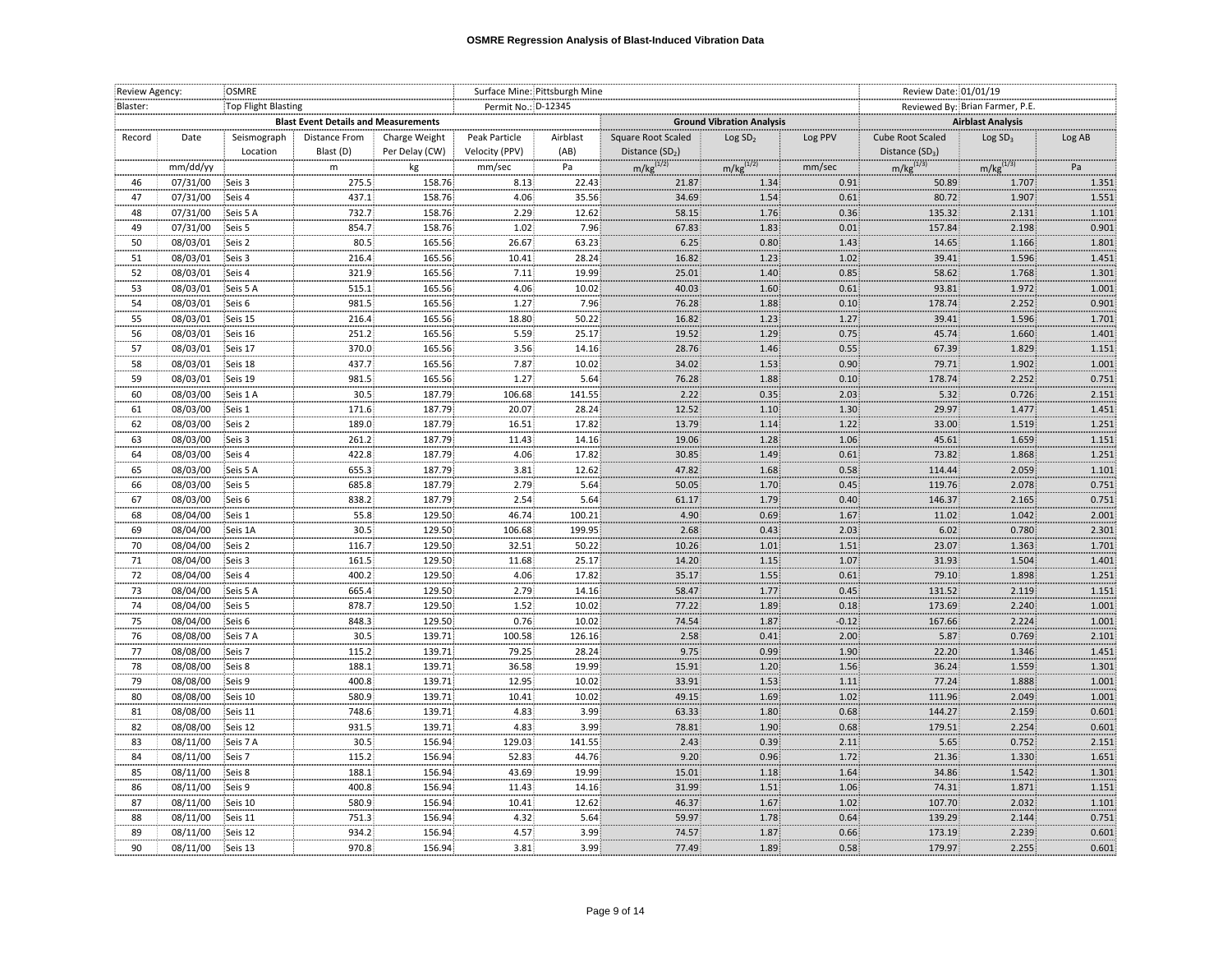| Review Agency: |                      | Surface Mine: Pittsburgh Mine<br><b>OSMRE</b> |                                             |                  |                                                                |               |                             |                                  | Review Date: 01/01/19 |                                 |                          |                |
|----------------|----------------------|-----------------------------------------------|---------------------------------------------|------------------|----------------------------------------------------------------|---------------|-----------------------------|----------------------------------|-----------------------|---------------------------------|--------------------------|----------------|
| Blaster:       |                      | Top Flight Blasting                           |                                             |                  | Permit No.: D-12345                                            |               |                             |                                  |                       | Reviewed By: Brian Farmer, P.E. |                          |                |
|                |                      |                                               | <b>Blast Event Details and Measurements</b> |                  |                                                                |               |                             | <b>Ground Vibration Analysis</b> |                       |                                 | <b>Airblast Analysis</b> |                |
| Record         | Date                 | Seismograph                                   | <b>Distance From</b>                        | Charge Weight    | Peak Particle                                                  | Airblast      | Square Root Scaled          | Log SD <sub>2</sub>              | Log PPV               | Cube Root Scaled                | Log SD <sub>3</sub>      | Log AB         |
|                |                      | Location                                      | Blast (D)                                   | Per Delay (CW)   | Velocity (PPV)                                                 | (AB)          | Distance (SD <sub>2</sub> ) |                                  |                       | Distance $(SD_3)$               |                          |                |
|                | mm/dd/yy             |                                               | ${\sf m}$                                   | kg               | mm/sec                                                         | Pa            | $m/kg^{(1/2)}$              | $m/kg^{(1/2)}$                   | mm/sec                | $m/kg^{(1/3)}$                  | $m/kg^{(1/3)}$           | Pa             |
| 91             | 08/16/00             | Seis 7 A                                      | 30.5                                        | 157.17           | 129.03                                                         | 141.55        | 2.43.                       | 0.39.                            | 2.11                  | 5.65                            | 0.752                    | 2.151          |
| 92             | 08/16/00             | Seis 7                                        | 96.6                                        | 157.17           | 77.22                                                          | 44.76         | 7.71                        | 0.89                             | 1.89                  | 17.90                           | 1.253                    | 1.651          |
| 93             | 08/16/00             | Seis 8                                        | 169.5                                       | 157.17           | 45.72                                                          | 35.56         | 13.52                       | 1.13                             | 1.66                  | 31.40                           | 1.497                    | 1.551          |
| 94             | 08/16/00             | Seis 9                                        | 382.2                                       | 157.17           | 12.95                                                          | 22.43         | 30.49                       | 1.48                             | 1.11                  | 70.83                           | 1.850                    | 1.351          |
| 95             | 08/16/00             | Seis 10                                       | 562.4                                       | 157.17           | 9.91                                                           | 17.82         | 44.86                       | 1.65                             | 1.00                  | 104.20                          | 2.018                    | 1.251          |
| 96             | 08/16/00             | Seis 11                                       | 730.0                                       | 157.17           | 5.59                                                           | 7.96          | 58.23                       | 1.77                             | 0.75                  | 135.27                          | 2.131                    | 0.901          |
| 97             | 08/16/00             | Seis 12                                       | 915.6                                       | 157.17           | 5.33                                                           | 5.64          | 73.03                       | 1.86                             | 0.73                  | 169.66                          | 2.230                    | 0.751          |
| 98             | 08/16/00             | Seis 13                                       | 1,173.2                                     | 157.17           | 2.29                                                           | 3.99          | 93.58                       | 1.97                             | 0.36                  | 217.39                          | 2.337                    | 0.601          |
| 99             | 08/13/01             | Seis 1A                                       | 15.2                                        | 177.81           | 260.10                                                         | 158.82        | 1.14                        | 0.06                             | 2.42                  | 2.71                            | 0.433                    | 2.201          |
| 100            | 08/13/01             | Seis 2                                        | 96.6                                        | 177.81           | 28.70                                                          | 50.22         | $7.25$                      | $0.86\,$                         | 1.46                  | 17.18                           | 1.235                    | 1.701          |
| 101            | 08/13/01             | Seis 3                                        | 209.1                                       | 177.81           | 12.19                                                          | 15.88         | 15.68                       | 1.20                             | 1.09                  | 37.18                           | 1.570                    | 1.201          |
| 102            | 08/13/01             | Seis 4                                        | 370.0                                       | 177.81           | $\begin{array}{r} \textbf{11.18} \\ \textbf{4.57} \end{array}$ | 15.88         | 27.75<br>41.03              | 1.44                             | 1.05                  | 65.80                           | 1.818                    | 1.201          |
| 103            | 08/13/01             | Seis 5 A                                      | 547.1                                       | 177.81           |                                                                | 15.88         |                             | 1.61                             | 0.66                  | 97.30                           | 1.988                    | 1.201          |
| 104            | 08/13/01             | Seis 5                                        | 563.3                                       | 177.81           | 7.87                                                           | 5.64          | 42.24                       | 1.63                             | 0.90 <sub>1</sub>     | 100.17                          | 2.001                    | 0.751          |
| 105            | 08/13/01             | Seis 6                                        | 691.9                                       | 177.81           | 2.79                                                           | 3.99          | 51.89                       | 1.72                             | 0.45                  | 123.04                          | 2.090                    | 0.601          |
| 106            | 08/13/01             | Seis 7                                        | 386.2                                       | 177.81           | 3.30                                                           | 28.24         | 28.96                       | 1.46                             | 0.52                  | 68.68                           | 1.837                    | 1.451          |
| 107            | 08/13/01             | Seis 8                                        | 402.3                                       | 177.81           | 8.13                                                           | 19.99         | 30.17                       | 1.48                             | 0.91                  | 71.55                           | 1.855                    | 1.301          |
| 108            | 08/13/01             | Seis 9                                        | 469.4                                       | 177.81           | 3.05                                                           | 17.82         | 35.20                       | 1.55                             | 0.48                  | 83.47                           | 1.922                    | 1.251          |
| 109            | 08/13/01             | Seis 10                                       | 499.0                                       | 177.81           | 6.86                                                           | 14.16         | 37.42                       | 1.57                             | 0.84                  | 88.73                           | 1.948                    | 1.151          |
| 110            | 08/13/01             | Seis 11                                       | 563.3                                       | 177.81           | 2.03                                                           | 10.02         | 42.24                       | 1.63                             | 0.31                  | 100.17                          | 2.001                    | 1.001          |
| 111            | 08/18/00             | Seis 15 A                                     | 33.2                                        | 193.91           | 81.28                                                          | 141.55        | 2.39                        | 0.38                             | 1.91                  | 5.74                            | 0.759                    | 2.151          |
| 112            | 08/18/00             | Seis 15                                       | 93.3                                        | 193.91           | 49.78                                                          | 63.23         | 6.70                        | 0.83                             | 1.70                  | 16.11                           | 1.207                    | 1.801          |
| 113            | 08/18/00             | Seis 16                                       | 189.9                                       | 193.91           | 27.18                                                          | 44.76         | 13.64                       | $1.13\,$                         | 1.43                  | 32.81                           | 1.516                    | 1.651          |
| 114            | 08/18/00             | Seis 17                                       | 329.8                                       | 193.91           | 10.41                                                          | 28.24         | 23.68                       | 1.37                             | 1.02<br>1.45          | 56.98                           | 1.756                    | 1.451          |
| 115<br>116     | 08/18/00             | Seis 18<br>Seis 20                            | 408.4                                       | 193.91<br>193.91 | 28.45                                                          | 17.82<br>3.99 | 29.33<br>81.34              | 1.47<br>1.91                     | 0.18                  | 70.56<br>195.68                 | 1.849<br>2.292           | 1.251<br>0.601 |
| 117            | 08/18/00<br>08/22/00 | Seis 15 A                                     | 1,132.6<br>27.4                             | 133.13           | 1.52<br>75.18                                                  | 158.82        | 2.38                        | 0.38                             | 1.88                  | 5.37                            | 0.730                    | 2.201          |
| 118            | 08/22/00             | Seis 15                                       | 55.8                                        | 133.13           | 67.06                                                          | 100.21        | 4.83                        | 0.68                             | 1.83                  | 10.92                           | 1.038                    | 2.001          |
| 119            | 08/22/00             | Seis 16                                       | 128.6                                       | 133.13           | 29.46                                                          | 39.89         | 11.15                       | 1.05                             | 1.47                  | 25.19                           | 1.401                    | 1.601          |
| 120            | 08/22/00             | Seis 17                                       | 256.6                                       | 133.13           | 12.95                                                          | 14.16         | 22.24                       | 1.35                             | 1.11                  | 50.26                           | 1.701                    | 1.151          |
| 121            | 08/22/00             | Seis 18                                       | 354.2                                       | 133.13           | 15.24                                                          | 12.62         | 30.70                       | 1.49                             | 1.18                  | 69.36                           | 1.841                    | 1.101          |
| 122            | 08/22/00             | Seis 21                                       | 981.8                                       | 133.13           | 0.76                                                           | 3.99          | 85.09                       | 1.93                             | $-0.12$               | 192.27                          | 2.284                    | 0.601          |
| 123            | 08/22/00             | Seis 7 A                                      | 30.5                                        | 151.50           | 123.95                                                         | 199.95        | 2.48                        | 0.39 <sup>1</sup>                | 2.09                  | 5.72                            | 0.757                    | 2.301          |
| 124            | 08/22/00             | Seis 7                                        | 79.9                                        | 151.50           | 59.94                                                          | 63.23         | 6.49                        | 0.81                             | 1.78                  | 14.98                           | 1.176                    | 1.801          |
| 125            | 08/22/00             | Seis 8                                        | 156.1                                       | 151.50           | 51.82                                                          | 31.69         | 12.68                       | 1.10:                            | 1.71                  | 29.27                           | 1.466                    | 1.501          |
| 126            | 08/22/00             | Seis 9                                        | 285.0                                       | 151.50           | 17.02                                                          | 17.82         | 23.15                       | 1.36                             | 1.23                  | 53.46                           | 1.728                    | 1.251          |
| 127            | 08/22/00             | Seis 10                                       | 416.7                                       | 151.50           | 10.67                                                          | 17.82         | 33.85                       | 1.53                             | 1.03                  | 78.16                           | 1.893                    | 1.251          |
| 128            | 08/22/00             | Seis 11                                       | 517.6                                       | 151.50           | 8.89                                                           | 12.62         | 42.05                       | 1.62                             | 0.95                  | 97.08                           | 1.987                    | 1.101          |
| 129            | 08/22/00             | Seis 12                                       | 627.9                                       | 151.50           | 4.32                                                           | 7.96          | 51.01                       | 1.71                             | 0.64                  | 117.78                          | 2.071                    | 0.901          |
| 130            | 08/22/00             | Seis 13                                       | 915.6                                       | 151.50           | 3.05                                                           | 3.99          | 74.39                       | 1.87                             | 0.48                  | 171.76                          | 2.235                    | 0.601          |
| 131            | 08/22/00             | Seis 13 A                                     | 1,129.6                                     | 151.50           | 1.27                                                           | 3.99          | 91.77                       | 1.96                             | 0.10                  | 211.89                          | 2.326                    | 0.601          |
| 132            | 08/27/01             | Seis 1A                                       | 15.2:                                       | 195.50           | 201.17                                                         | 199.95        | 1.09                        | 0.04                             | 2.30                  | 2.63                            | 0.419                    | 2.301          |
| 133            | 08/27/01             | Seis 2                                        | 160.9                                       | 195.50           | 22.35                                                          | 50.22         | 11.51                       | 1.06                             | 1.35                  | 27.73                           | 1.443                    | 1.701          |
| 134            | 08/27/01             | Seis 3                                        | 257.3                                       | 195.50           | 17.02                                                          | 25.17         | 18.40                       | 1.26                             | 1.23                  | 44.32                           | 1.647                    | 1.401          |
| 135            | 08/27/01             | Seis 4                                        | 418.5                                       | 195.50           | 9.40                                                           | 15.88         | 29.93                       | 1.48                             | 0.97                  | 72.11                           | 1.858                    | 1.201          |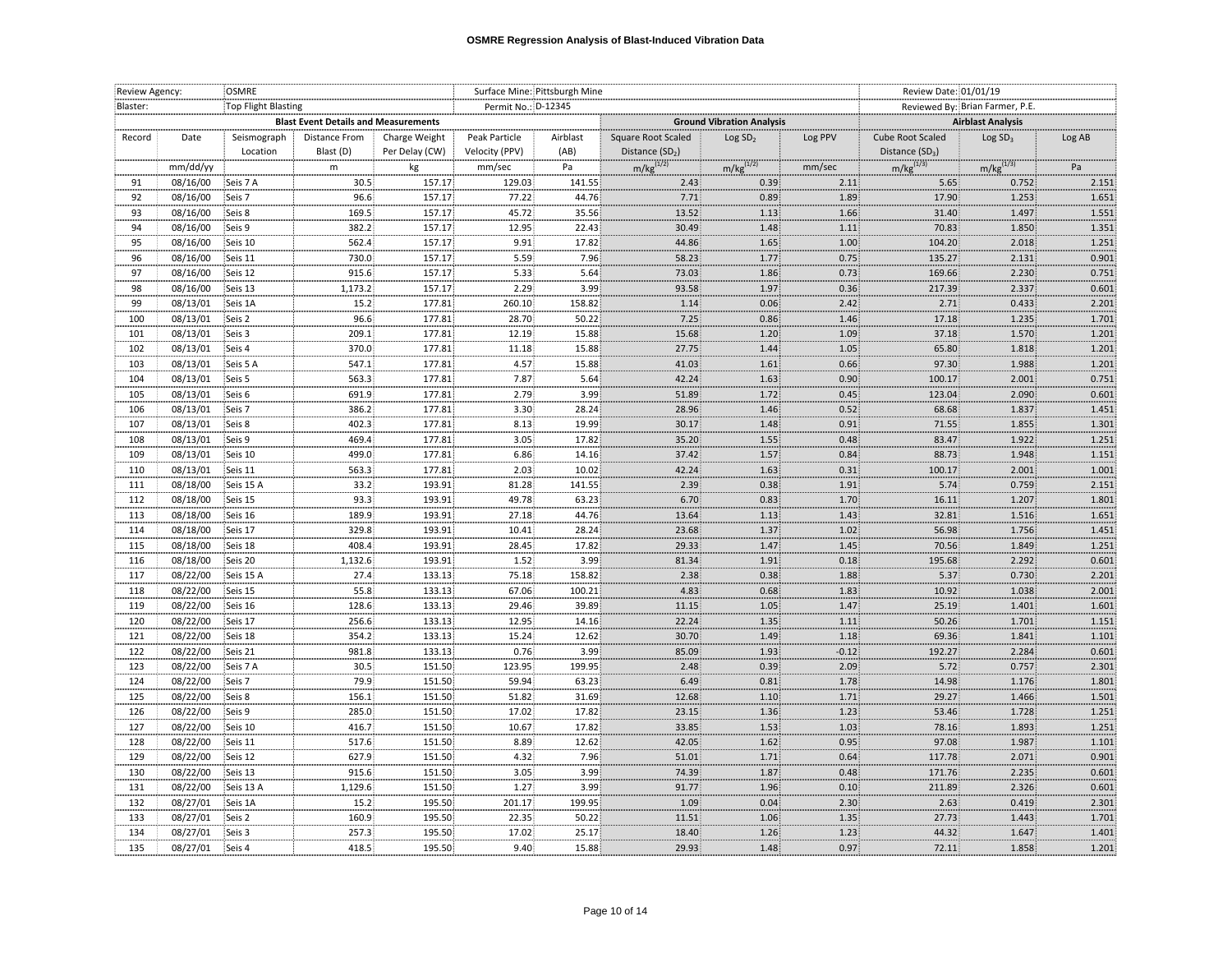|                                 | Review Agency:<br><b>OSMRE</b> |                      |                     |                                             | Surface Mine: Pittsburgh Mine |                |              | Review Date: 01/01/19               |                     |              |                          |                     |                |
|---------------------------------|--------------------------------|----------------------|---------------------|---------------------------------------------|-------------------------------|----------------|--------------|-------------------------------------|---------------------|--------------|--------------------------|---------------------|----------------|
| Blaster:<br>Top Flight Blasting |                                |                      | Permit No.: D-12345 |                                             |                               |                |              | Reviewed By: Brian Farmer, P.E.     |                     |              |                          |                     |                |
|                                 |                                |                      |                     | <b>Blast Event Details and Measurements</b> |                               |                |              | <b>Ground Vibration Analysis</b>    |                     |              | <b>Airblast Analysis</b> |                     |                |
|                                 | Record                         | Date                 | Seismograph         | <b>Distance From</b>                        | Charge Weight                 | Peak Particle  | Airblast     | Square Root Scaled                  | Log SD <sub>2</sub> | Log PPV      | Cube Root Scaled         | Log SD <sub>3</sub> | Log AB         |
|                                 |                                |                      | Location            | Blast (D)                                   | Per Delay (CW)                | Velocity (PPV) | (AB)         | Distance $(SD2)$                    |                     |              | Distance $(SD_3)$        |                     |                |
|                                 |                                | mm/dd/yy             |                     | m                                           | kg                            | mm/sec         | Pa           | $m/kg^{(1/2)}$                      | $m/kg^{(1/2)}$      | mm/sec       | $m/kg^{(1/3)}$           | $m/kg^{(1/3)}$      | Pa             |
|                                 | 136                            | 08/27/01             | Seis 5 A            | 595.6                                       | 195.50                        | 9.14           | 17.82        | 42.60                               | 1.63:               | 0.96         | 102.62                   | 2.011               | 1.251          |
|                                 | 137                            | 08/27/01             | Seis 5              | 611.4                                       | 195.50                        | 10.16          | 12.62        | 43.73                               | 1.64                | 1.01         | 105.35                   | 2.023               | 1.101          |
|                                 | 138                            | 08/27/01             | Seis 6              | 740.1                                       | 195.50                        | 2.79           | 10.02        | 52.93                               | 1.72                | 0.45         | 127.51                   | 2.106               | 1.001          |
|                                 | 139                            | 08/27/01             | Seis 7              | 386.2                                       | 195.50                        | 3.30           | 28.24        | 27.62                               | 1.44                | 0.52         | 66.54                    | 1.823               | 1.451          |
|                                 | 140                            | 08/27/01             | Seis 8              | 418.2                                       | 195.50                        | 16.76          | 44.76        | 29.91                               | 1.48                | 1.22         | 72.05                    | 1.858               | 1.651          |
|                                 | 141                            | 08/27/01             | Seis 9              | 482.8                                       | 195.50                        | 5.84           | 14.16        | 34.53                               | 1.54                | 0.77         | 83.19                    | 1.920               | 1.151          |
|                                 | 142                            | 08/27/01             | Seis 10             | 515.1                                       | 195.50                        | 10.92          | 31.69        | 36.84                               | 1.57                | 1.04         | 88.75                    | 1.948               | 1.501          |
|                                 | 143                            | 08/27/01             | Seis 11             | 595.6                                       | 195.50                        | 6.35           | 19.99        | 42.60                               | 1.63                | 0.80         | 102.62                   | 2.011               | 1.301          |
|                                 | 144                            | 08/29/01             | Seis 7              | 321.9                                       | 195.50                        | 5.84           | 28.24        | 23.02                               | 1.36                | 0.77         | 55.46                    | 1.744               | 1.451          |
|                                 | 145                            | 08/29/01             | Seis 8              | 338.0                                       | 195.50                        | 19.05          | 15.88        | 24.18                               | 1.38                | 1.28         | 58.24                    | 1.765               | 1.201          |
|                                 | 146                            | 08/29/01             | Seis 9              | 402.3                                       | 195.50                        | 5.84           | 12.62        | 28.78                               | 1.46                | 0.77         | 69.32                    | 1.841               | 1.101          |
|                                 | 147                            | 08/29/01             | Seis 10             | 482.8                                       | 195.50                        | 5.33           | 12.62        | 34.53                               | 1.54                | 0.73         | 83.19                    | 1.920               | 1.101          |
|                                 | 148                            | 08/29/01             | Seis 11             | 532.8                                       | 195.50                        | 3.81           | 10.02        | 38.11                               | 1.58                | 0.58         | 91.80                    | 1.963               | 1.001          |
|                                 | 149                            | 08/29/01             | Seis 1A             | 15.2                                        | 189.60                        | 233.68         | 126.16       | $\begin{array}{c} 1.11 \end{array}$ | 0.04                | 2.37         | 2.65                     | 0.424               | 2.101          |
|                                 | 150                            | 08/29/01             | Seis 2              | 196.0                                       | 189.60                        | 11.94          | 63.23        | 14.23                               | 1.15                | 1.08         | 34.11                    | 1.533               | 1.801          |
|                                 | 151                            | 08/29/01             | Seis 3              | 289.6                                       | 189.60                        | 9.14           | 31.69        | 21.03                               | 1.32                | 0.96         | 50.40                    | 1.702               | 1.501          |
|                                 | 152                            | 08/29/01             | Seis 4              | 431.3                                       | 189.60                        | 8.38:          | 19.99        | 31.32                               | 1.50                | 0.92         | 75.07                    | 1.875               | 1.301          |
|                                 | 153                            | 08/29/01             | Seis 5 A            | 627.0                                       | 189.60                        | 4.57           | 15.88        | 45.53                               | 1.66                | 0.66         | 109.14                   | 2.038               | 1.201          |
|                                 | 154                            | 08/29/01             | Seis 5              | 595.3                                       | 189.60                        | 5.08           | 5.64         | 43.23                               | 1.64                | 0.71         | 103.62                   | 2.015               | 0.751          |
|                                 | 155                            | 08/29/01             | Seis 6              | 740.1                                       | 189.60                        | 2.03           | 5.64         | 53.75                               | 1.73                | 0.31         | 128.82                   | 2.110               | 0.751          |
|                                 | 156                            | 08/29/00             | Seis 7              | 64.3                                        | 153.31                        | 103.63         | 70.94        | 5.19                                | 0.72                | 2.02         | 12.02                    | 1.080               | 1.851          |
|                                 | 157                            | 08/29/00             | Seis 7 A            | 18.3                                        | 153.31                        | 129.03         | 251.72       | 1.48                                | 0.17                | 2.11         | 3.42                     | 0.534               | 2.401          |
|                                 | 158                            | 08/29/00             | Seis 8              | 128.6                                       | 153.31                        | 60.96          | 70.94        | 10.39                               | 1.02                | 1.79         | 24.03                    | 1.381               | 1.851          |
|                                 | 159                            | 08/29/00             | Seis 9              | 241.4                                       | 153.31                        | 17.78          | 19.99        | 19.50                               | 1.29.               | 1.25         | 45.10                    | 1.654               | 1.301          |
|                                 | 160                            | 08/29/00             | Seis 10             | 386.2                                       | 153.31                        | 11.43          | 14.16        | 31.19                               | 1.49                | 1.06         | 72.15                    | 1.858               | 1.151          |
|                                 | 161                            | 08/29/00             | Seis 11             | 466.6                                       | 153.31                        | 7.87           | 12.62        | 37.69                               | 1.58                | 0.90         | 87.19                    | 1.940               | 1.101          |
|                                 | 162                            | 08/29/00             | Seis 12             | 643.7                                       | 153.31                        | 3.81           | 5.64         | 51.99                               | 1.72                | 0.58         | 120.28                   | 2.080               | 0.751          |
|                                 | 163<br>164                     | 08/29/00             | Seis 13<br>Seis 14  | 885.1<br>1,110.4                            | 153.31<br>153.31              | 2.79<br>2.03   | 3.99<br>3.99 | 71.49<br>89.68                      | 1.85<br>1.95        | 0.45<br>0.31 | 165.38<br>207.47         | 2.218<br>2.317      | 0.601<br>0.601 |
|                                 | 165                            | 08/29/00<br>09/01/00 | Seis 7              | 48.2                                        | 225.21                        | 129.03         | 89.31        | 3.21                                | 0.51                | 2.11         | 7.92                     | 0.898               | 1.951          |
|                                 | 166                            | 09/01/00             | Seis 8              | 112.5                                       | 225.21                        | 70.10          | 79.60        | 7.49                                | 0.87                | 1.85         | 18.49                    | 1.267               | 1.901          |
|                                 | 167                            | 09/01/00             | Seis 9              | 225.2                                       | 225.21                        | 19.56          | 28.24        | 15.01                               | 1.18                | 1.29         | 37.02                    | 1.568               | 1.451          |
|                                 | 168                            | 09/01/00             | Seis 10             | 370.3                                       | 225.21                        | 11.43          | 19.99        | 24.68                               | 1.39                | 1.06         | 60.87                    | 1.784               | 1.301          |
|                                 | 169                            | 09/01/00             | Seis 11             | 450.8                                       | 225.21                        | 9.14           | 12.62        | 30.04                               | 1.48                | 0.96         | 74.09                    | 1.870               | 1.101          |
|                                 | 170                            | 09/01/00             | Seis 12             | 627.6                                       | 225.21                        | 4.06           | 7.96         | 41.82                               | 1.62                | 0.61         | 103.15                   | 2.013               | 0.901          |
|                                 | 171                            | 09/01/00             | Seis 13             | 885.1                                       | 225.21                        | 2.03           | 5.64         | 58.98                               | 1.77                | 0.31         | 145.48                   | 2.163               | 0.751          |
|                                 | 172                            | 09/21/00             | Seis 15 A           | 30.5                                        | 218.40                        | 128.02         | 158.82       | 2.06                                | 0.31                | 2.11         | 5.06                     | 0.704               | 2.201          |
|                                 | 173                            | 09/21/00             | Seis 15             | 222.2                                       | 218.40                        | 24.89          | 39.89        |                                     |                     |              | 36.90                    | 1.567               | 1.601          |
|                                 | 174                            | 09/21/00             | Seis 16             | 298.7                                       | 218.40                        | 29.46          | 25.17        | 15.04                               | $1.18$<br>1.31      | 1.40         | 49.60                    | 1.695               | 1.401          |
|                                 | 175                            | 09/21/00             | Seis 17             | 370.0                                       | 218.40                        | 9.91           | 17.82        | 20.21<br>25.04                      | 1.40                | 1.47<br>1.00 | 61.44                    | 1.788               | 1.251          |
|                                 | 176                            | 09/21/00             | Seis 18             | 450.5                                       | 218.40                        | 14.48          | 14.16        | 30.48                               | 1.48                | 1.16         | 74.81                    | 1.874               | 1.151          |
|                                 | 177                            | 09/21/00             | Seis 19             | 933.3                                       | 218.40                        | 1.52.          | 3.99         | 63.15                               | 1.80                | 0.18         | 154.98                   | 2.190               | 0.601          |
|                                 | 178                            | 09/21/00             | Seis 21             | 1,015.6                                     | 218.40                        | 0.76           | 28.24        | 68.72                               | 1.84                | $-0.12$      | 168.64                   | 2.227               | 1.451          |
|                                 | 179                            | 09/16/00             | Seis 15             | 77.7                                        | 170.32                        | 45.72          | 70.94        | 5.96                                | 0.77                | 1.66         | 14.02                    | 1.147               | 1.851          |
|                                 | 180                            | 09/16/00             | Seis 16             | 160.9                                       | 170.32                        | 41.66          | 31.69        | 12.33                               | 1.09                | 1.62         | 29.03                    | 1.463               | 1.501          |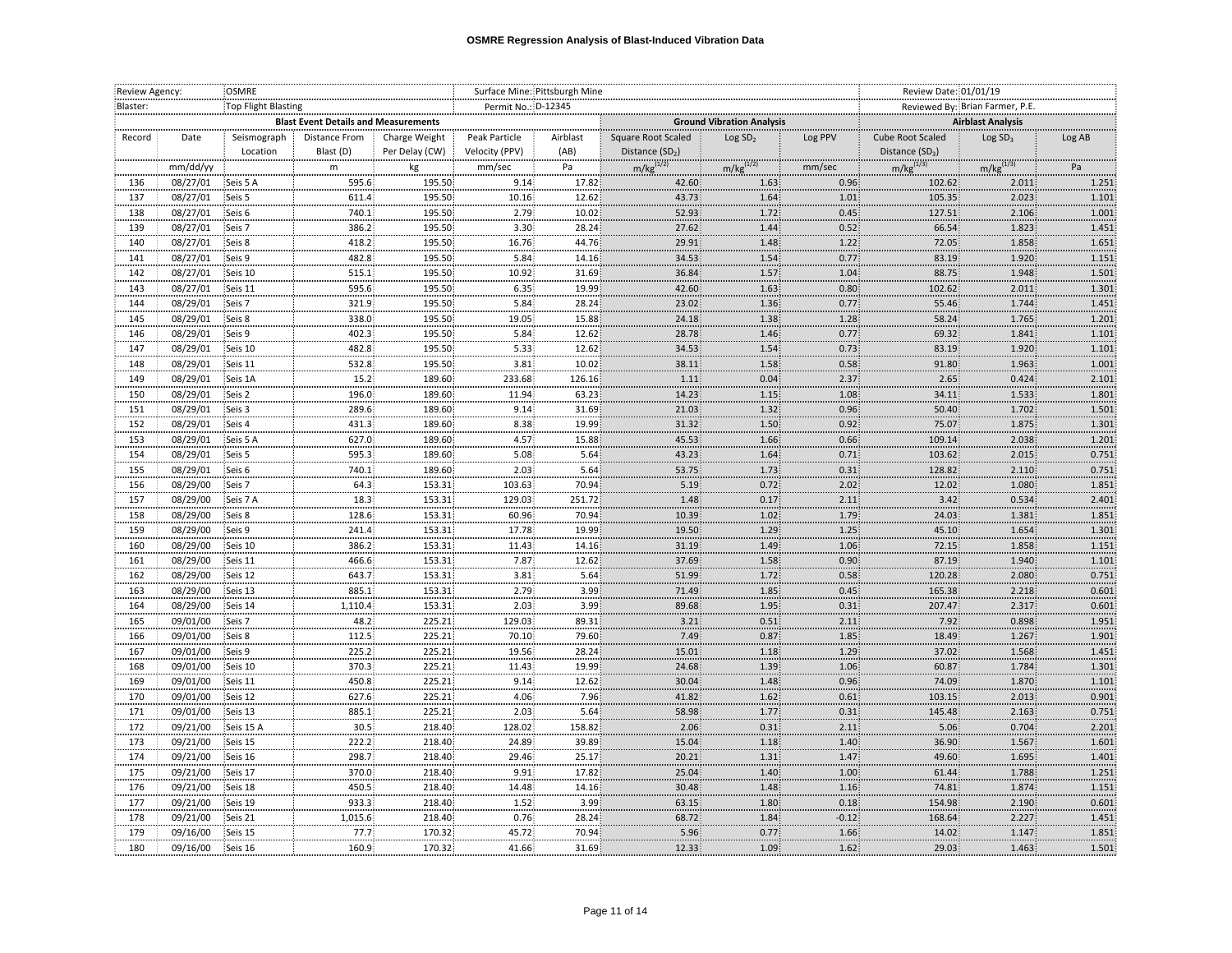| Review Agency:<br>OSMRE |                     | Surface Mine: Pittsburgh Mine |                                             |                                 |                                 |                  | Review Date: 01/01/19                             |                                  |         |                                                 |                          |        |
|-------------------------|---------------------|-------------------------------|---------------------------------------------|---------------------------------|---------------------------------|------------------|---------------------------------------------------|----------------------------------|---------|-------------------------------------------------|--------------------------|--------|
| Blaster:                | Top Flight Blasting |                               | Permit No.: D-12345                         |                                 |                                 |                  |                                                   | Reviewed By: Brian Farmer, P.E.  |         |                                                 |                          |        |
|                         |                     |                               | <b>Blast Event Details and Measurements</b> |                                 |                                 |                  |                                                   | <b>Ground Vibration Analysis</b> |         |                                                 | <b>Airblast Analysis</b> |        |
| Record                  | Date                | Seismograph<br>Location       | <b>Distance From</b><br>Blast (D)           | Charge Weight<br>Per Delay (CW) | Peak Particle<br>Velocity (PPV) | Airblast<br>(AB) | Square Root Scaled<br>Distance (SD <sub>2</sub> ) | Log SD <sub>2</sub>              | Log PPV | Cube Root Scaled<br>Distance (SD <sub>3</sub> ) | Log SD <sub>3</sub>      | Log AB |
|                         | mm/dd/yy            |                               | m                                           | $\mathsf{kg}$<br>.              | $\text{mm/sec}$                 | Pa               | $m/kg^{(1/2)}$ $m/kg^{(1/2)}$ $mm/sec$            |                                  |         | $m/kg^{(1/3)}$                                  | $m/kg^{(1/3)}$           | Pa     |
| 181                     | 09/16/00            | Seis 17                       | 274.0                                       | 170.32                          | 14.22                           | 17.82            | 21.00                                             | 1.32.                            | 1.15    | 49.43                                           | 1.694                    | 1.251  |
| 182                     | 09/16/00            | Seis 18                       | 354.2                                       | 170.32                          | 15.24                           | 14.16            | 27.14                                             | 1.43                             | 1.18    | 63.89                                           | 1.805                    | 1.151  |
| 183                     | 09/16/00            | Seis 19                       | 850.7                                       | 170.32                          | 1.27                            | 5.64             | 65.18                                             | 1.81                             | 0.10    | 153.47                                          | 2.186                    | 0.751  |
| 184                     | 09/16/00            | Seis 21                       | 997.9                                       | 170.32                          | 0.76                            | 3.99             | 76.46                                             | 1.88                             | $-0.12$ | 180.03                                          | 2.255                    | 0.601  |
| 185                     | $\frac{H}{H}N/A$    | $\#N/A$                       | #N/A :                                      | $\#N/A$                         | $\#N/A$                         | #N/,             | H N/A                                             | $\#N/A$                          | #N/A    | $\#N/4$                                         | $\#N/A$                  | #N/A   |
| 186                     | #N/A                | $\frac{H}{H}N/A$              | #N/A‡                                       | $\#N/A$                         | $\#N/A$                         | #N/A             | $\#N/A$ :                                         | $\#N/A$                          | #N/A i  | #N/                                             | $\#N/A$                  | #N/A   |
| 187                     |                     |                               | N74 L                                       | $N/\Delta$ .                    | IN/A L                          |                  |                                                   |                                  | #N/A L  |                                                 |                          |        |
| 188                     |                     |                               |                                             |                                 |                                 |                  |                                                   |                                  |         |                                                 |                          |        |
| 189                     |                     |                               |                                             |                                 |                                 |                  |                                                   |                                  |         |                                                 |                          |        |
| 190                     |                     |                               |                                             |                                 |                                 |                  |                                                   |                                  |         |                                                 |                          |        |
| 191                     |                     |                               |                                             |                                 |                                 |                  |                                                   |                                  |         |                                                 |                          |        |
| 192                     |                     |                               |                                             |                                 |                                 |                  |                                                   |                                  |         |                                                 |                          |        |
| 193                     |                     |                               |                                             |                                 |                                 |                  |                                                   |                                  |         |                                                 |                          |        |
| 194                     |                     |                               |                                             |                                 |                                 |                  |                                                   |                                  |         |                                                 |                          |        |
| 195                     |                     |                               |                                             |                                 |                                 |                  |                                                   |                                  |         |                                                 |                          |        |
| 196                     |                     |                               |                                             |                                 |                                 |                  |                                                   |                                  |         |                                                 |                          |        |
| 197                     | #N/A                | $\#N/A$                       | #N/A I                                      | #N/A :                          | #N/A L                          | $\#N/4$          | H N/A                                             | $\#N/A$                          | #N/A :  | –#N/,                                           | $\#N/A$ :                | #N/A   |
| 198                     | #N/A                | $\sharp N/A$                  | 'N / 4 1                                    | #N/A                            | $\#N/A$                         | #N /             | $\sqrt{H N/A}$                                    | #N/A                             | #N/A    | $\#N/$                                          | #N/A                     | #N/A   |
| 199                     |                     |                               |                                             |                                 |                                 |                  |                                                   |                                  |         |                                                 |                          |        |
| 200                     |                     |                               |                                             |                                 |                                 |                  |                                                   |                                  |         |                                                 |                          |        |
| 201                     |                     |                               |                                             |                                 |                                 |                  |                                                   |                                  |         |                                                 |                          |        |
| 202                     |                     |                               |                                             |                                 |                                 |                  |                                                   |                                  |         |                                                 |                          |        |
| 203                     |                     |                               |                                             |                                 |                                 |                  |                                                   |                                  |         |                                                 |                          |        |
| 204                     |                     |                               |                                             |                                 |                                 |                  |                                                   |                                  |         |                                                 |                          |        |
| 205                     |                     |                               |                                             |                                 |                                 |                  |                                                   |                                  |         |                                                 |                          |        |
| 206                     |                     |                               |                                             |                                 |                                 |                  |                                                   |                                  |         |                                                 |                          |        |
| 207                     |                     |                               |                                             |                                 |                                 |                  |                                                   | .                                |         |                                                 |                          |        |
| 208                     |                     |                               |                                             |                                 |                                 |                  |                                                   |                                  |         |                                                 |                          |        |
| 209                     | #N/A                | $\#N/A$                       | fN/A L                                      | #N/A                            | #N/A :                          | $\#N/$           | $\#N/A$                                           | H N/A                            | #N/A :  | #N/                                             | $\#N/A$                  | #N/A   |
| 210                     | #N/A                | HN/A                          | #N/A L                                      | $\#N/A$                         | $\#N/A$                         | #N/              | $\overline{H}N/\overline{A}$                      | $\#N/A$                          | #N/A    | #N/.                                            | $\#N/A$                  | #N/4   |
| 211                     |                     |                               |                                             |                                 |                                 |                  |                                                   |                                  |         |                                                 |                          |        |
| 212                     |                     |                               |                                             |                                 |                                 |                  |                                                   |                                  |         |                                                 |                          |        |
| 213                     |                     |                               |                                             |                                 |                                 |                  |                                                   |                                  |         |                                                 |                          |        |
| 214                     |                     |                               |                                             |                                 |                                 |                  |                                                   |                                  |         |                                                 |                          |        |
| 215                     |                     |                               |                                             |                                 |                                 |                  |                                                   |                                  |         |                                                 |                          |        |
| 216                     |                     |                               |                                             |                                 |                                 |                  |                                                   |                                  |         |                                                 |                          |        |
| 217                     |                     |                               |                                             |                                 |                                 |                  |                                                   |                                  |         |                                                 |                          |        |
| 218                     |                     |                               |                                             |                                 |                                 |                  |                                                   |                                  |         |                                                 |                          |        |
| 219                     |                     |                               |                                             |                                 |                                 |                  |                                                   |                                  |         |                                                 |                          |        |
| 220                     |                     |                               |                                             |                                 |                                 |                  |                                                   |                                  |         |                                                 |                          |        |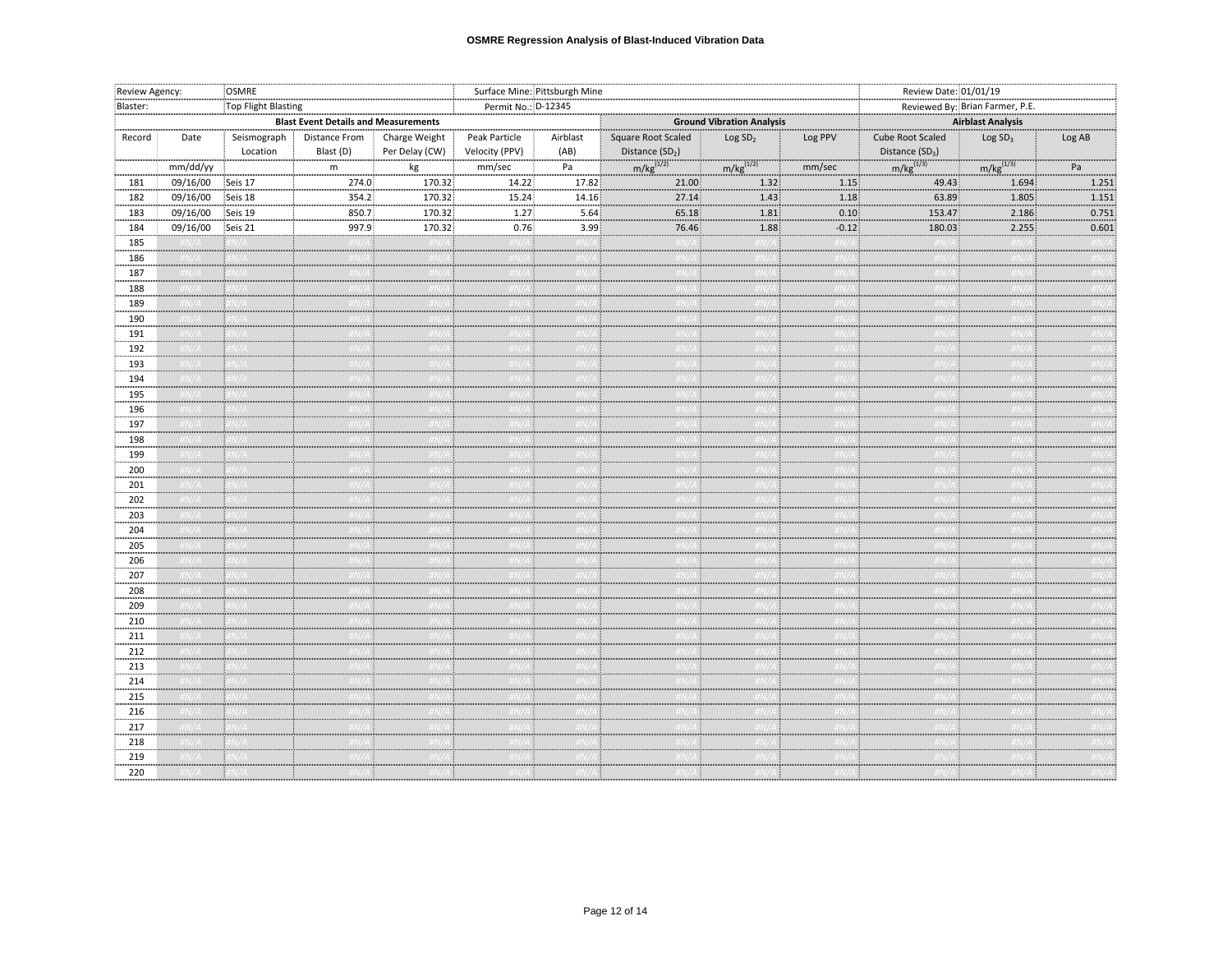### **OSMRE Blast-Induced Vibration Data Evaluation**

| Mine:    | Pittsburgh Mine     | Review Agency: OSMRE             |  |
|----------|---------------------|----------------------------------|--|
| Permit:  | D-12345             | Review Date: 01/01/19            |  |
| Blaster: | Top Flight Blasting | Performed By: Brian Farmer, P.E. |  |



The blast event data was collected intermittently between the following dates: 07/27/00 and 08/29/01.

| The Best Fit Line and Upper Bound Line (95% Confidence) may be approximated using the following equation: |             |                                                                                      |  |  |  |  |  |
|-----------------------------------------------------------------------------------------------------------|-------------|--------------------------------------------------------------------------------------|--|--|--|--|--|
|                                                                                                           | where $A =$ | 376.79, y-intercept for Best Fit Line at $SD_2 = 1.0$                                |  |  |  |  |  |
| $PPV = A \times SD2-B$                                                                                    |             | or $A =$ 1,140.73, y-intercept for Upper Bound Line (95% Confidence) at $SD_2 = 1.0$ |  |  |  |  |  |
|                                                                                                           | and $B =$   | -1.16, slope of the Best Fit Line and Upper Bound Line                               |  |  |  |  |  |